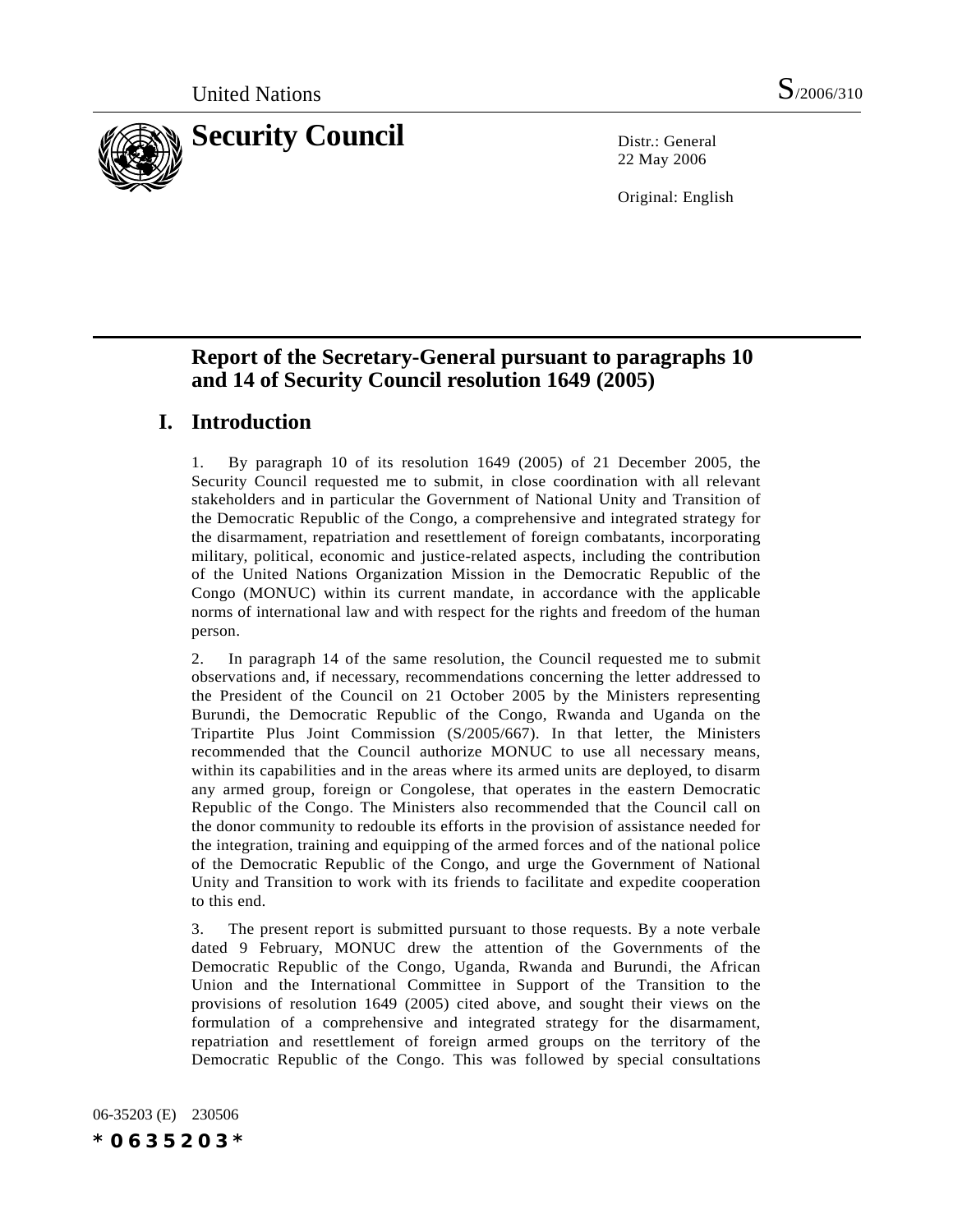conducted in Kinshasa, Kigali, Kampala, and Bujumbura, with the respective Governments. At the same time, consultations were held in New York with some Member States and other international stakeholders.

## **II. Assessment of the foreign armed groups**

4. In April 2002, I provided the Security Council with an assessment, contained in document S/2002/341, of the number, location, leadership, structure and armaments of the foreign armed groups in the Democratic Republic of the Congo. At that time, MONUC estimated the likely maximum number of foreign combatants on the territory of the Democratic Republic of the Congo at approximately 17,500. The statistics in annex I to the present report show that more than 13,000 combatants and their dependants have been repatriated to their countries of origin — Uganda, Rwanda and Burundi — since the United Nations-led repatriation operations began. Of the total repatriated, more than 8,000 were combatants, of whom more than 4,300 were Rwandan citizens. At least 150 foreign combatants have been killed in operations conducted by the Armed Forces of the Democratic Republic of the Congo (FARDC).

5. The current total number of foreign combatants is estimated at between 8,000 and 9,000, about 5,000 foreign combatants being in North Kivu and 3,000 to 3,500 in South Kivu. Of these, most belong to the Forces démocratiques de libération du Rwanda (FDLR), with perhaps as few as 600 Ugandan Allied Democratic Forces/National Army for the Liberation of Uganda (ADF/NALU) and a small handful, in the low hundreds at most, being the remnants of the Burundian Forces nationales de libération (FNL).

6. Success in inducing Rwandan combatants to enter the United Nations-led process of disarmament, demobilization, repatriation, resettlement and reintegration has been directly linked to the level of confidence and security in North and South Kivu. Actions taken by the Transitional Government to extend its authority, particularly in South Kivu late in 2003, led directly to a rise in repatriation rates. The FDLR declaration in Rome on 31 March 2005 that it would denounce the Rwandan genocide, renounce the use of force and enter the disarmament, demobilization, repatriation, resettlement and reintegration process also stimulated some moves towards repatriation, albeit belatedly and below expectations. However, any rise in tension over the past few years, including threats of invasion, armed attacks or mutinies, has had an immediate negative impact on repatriation rates. Aggressive military action in 2003 by forces of the then Rassemblement congolais pour la démocratie-Goma (RCD-G) scattered groups of FDLR who were preparing to enter the disarmament, demobilization, repatriation, resettlement and reintegration process, while the violent attack on Bukavu by the forces of Laurent Nkunda in June 2004 halted repatriation from South Kivu for more than a year.

7. In view of the absence of political or ceasefire agreements with the foreign armed groups, except for the Burundian combatants, who left following the successful peace process in their country, nearly all the combatants and their dependants who have left the Democratic Republic of the Congo have been repatriated by MONUC.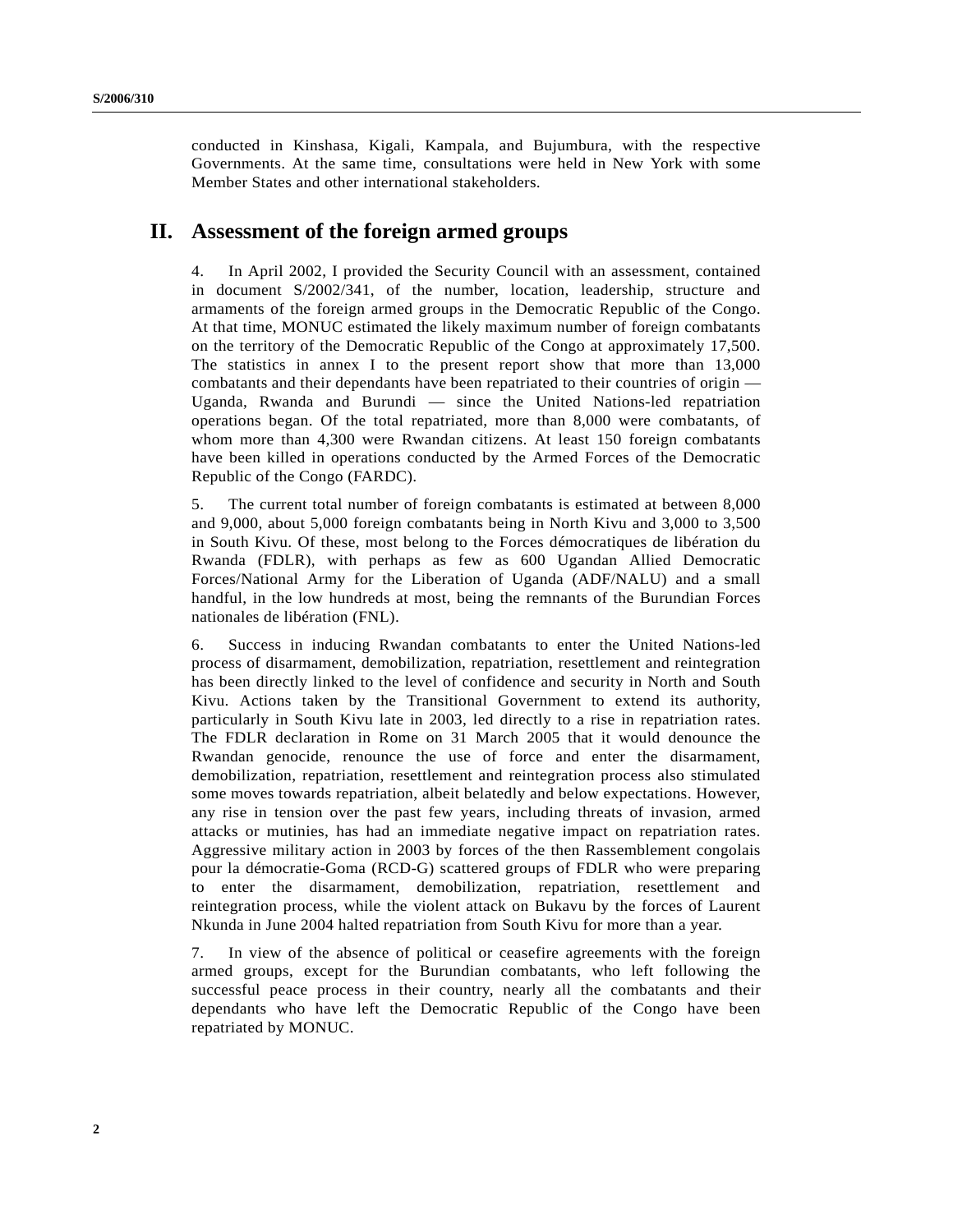## **III. Strategy for the disarmament, repatriation and resettlement of foreign combatants**

8. The MONUC strategy towards the foreign armed groups has evolved over time, not only in response to adjustments in the mandates of the Security Council but also in the light of the growing understanding of the situation on the ground that MONUC has gained through its own extended local contacts. Several important political, military, socio-economic and justice-related measures based on incentives and disincentives have been put in place by the international community to resolve the foreign armed group problem. The current strategy of MONUC is based on ensuring that the regional actors remain engaged in the process, while encouraging the Government of the Democratic Republic of the Congo to take control of its territory and ensure security for all its citizens. MONUC and other stakeholders are assisting the Transitional Government to extend State authority and strengthen FARDC and the national police to provide security. With regard to its military strategy, MONUC continues to conduct joint operations with FARDC against the foreign armed groups in the context of its protection of civilians mandate and to support ongoing efforts to strengthen FARDC to enable them to carry out their responsibilities in this regard. Consequently, the efforts of MONUC are aimed at facilitating this process and building the necessary national and regional capacity for a long-term solution.

9. In the run-up to the forthcoming national elections, the main priority of MONUC is to assist the Transitional Government in ensuring the credibility of the process and promoting a secure environment for the elections. Fewer MONUC military assets will therefore be dedicated to pursuing foreign and national armed groups that have been assessed to have neither the capacity to disrupt the electoral process nor the intention of doing so. During this period, joint operations will be aimed at containing foreign armed groups in isolated locations away from civilian population centres, thereby minimizing civilian displacement.

10. MONUC believes that the establishment of an elected and more coherent national government will help to expedite the solution of the foreign armed group problem. Such a legitimate government would also be expected to be more cohesive and to build its army and enhance its bilateral relations with its neighbours. A political solution based on national and regional reconciliation is required to address the foreign armed group problem. Consequently, the responsibility for the resolution of the problem, both now and after the installation of an elected Congolese government, rests with the Governments of the subregion. The international community and MONUC have a role in actively assisting them in this regard. Nevertheless, in the interim, the continued presence of these groups in the eastern Democratic Republic of the Congo is likely to constrain recovery and development activities in some areas.

11. The problem of foreign armed groups should be alleviated as the future incoming elected Government of the Democratic Republic of the Congo extends its political and military control throughout its territory and cooperates with its neighbours in a credible effort to remove this irritant to relations between them. In this effort, the Governments of the subregion should also take into account the existing range of legal measures, as well as the economic activities in which the foreign armed groups are increasingly engaged.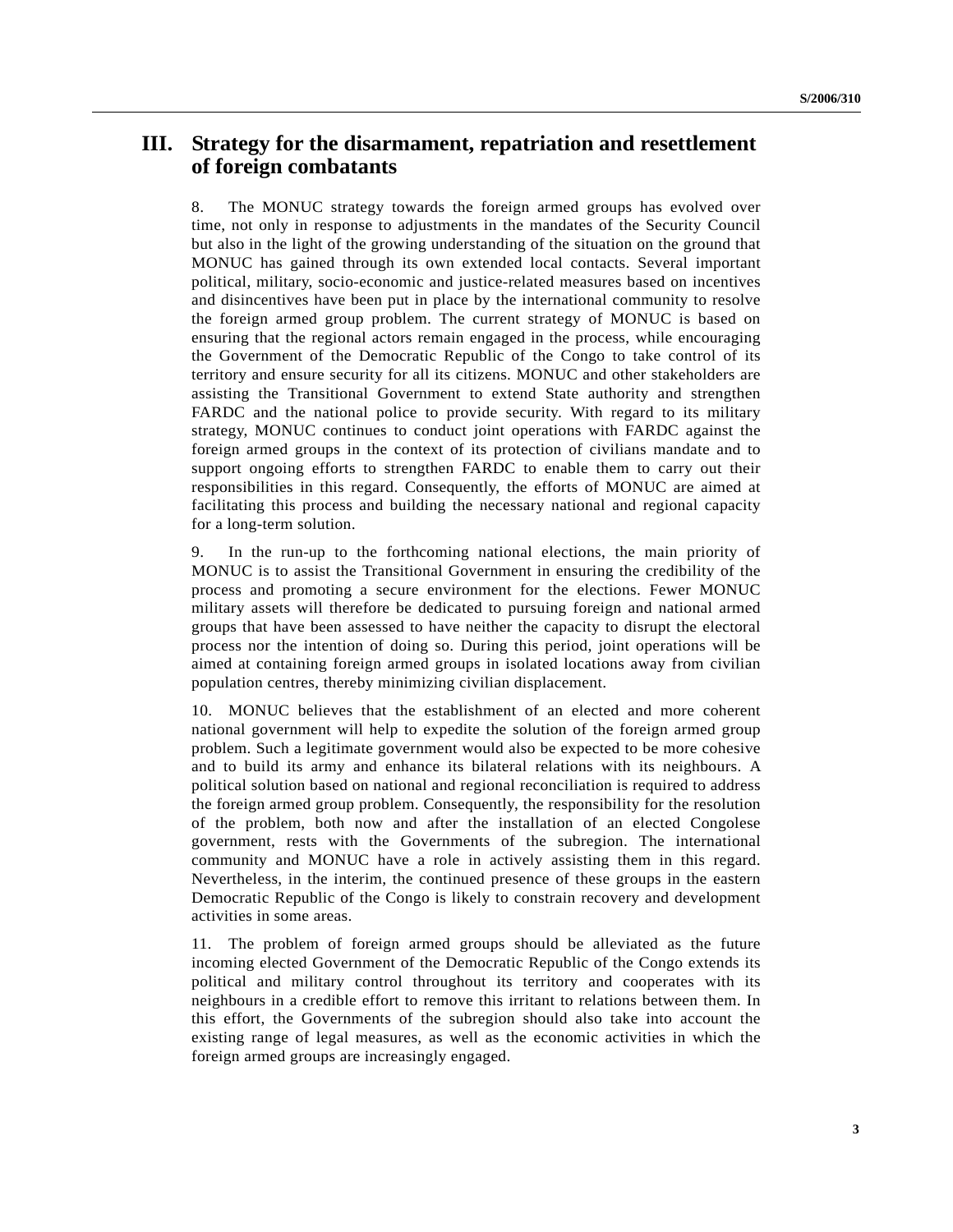12. Recent measures taken to address the issue of foreign combatants by the Transitional Government, Governments of the region, MONUC and other stakeholders are detailed below.

### **Political aspects**

13. My deputy Special Representative for the Democratic Republic of the Congo led a MONUC delegation to Uganda, Rwanda and Burundi from 16 to 20 March to consult senior officials in those countries on current and future disarmament, demobilization, repatriation, resettlement and reintegration strategy for foreign armed groups in the Democratic Republic of the Congo. All officials, including the President of Uganda, Yoweri Museveni, and the President of Rwanda, Paul Kagame, expressed full support for the MONUC strategy, which is to strengthen and support FARDC in addressing the foreign armed groups and to support the elected Government of the Democratic Republic of the Congo in extending its authority throughout its territory and deploying disciplined Congolese troops that are adequately trained, led and paid in order to defend its civilian population, its national borders and its natural resources, and in establishing good relations with its neighbours. MONUC explained that building the capacity of the armed forces was an essential prerequisite for longer-term security in the Democratic Republic of the Congo and the region.

#### **FDLR**

14. Following those talks, MONUC and the Demobilization and Reintegration Commission of the Government of Rwanda jointly developed a series of measures to improve the flow of information about the situation in Rwanda to the combatants and their families in the Democratic Republic of the Congo, so as to encourage them to return. Those measures, when implemented, will enhance the current public information activities of MONUC in this regard. The Government of Rwanda also agreed to release a list of names of hard-line FDLR leaders wanted for serious crimes inside Rwanda and to work with MONUC on expanding the list of known FDLR leaders. The European Union has recommended follow-up measures to the Governments of the Democratic Republic of the Congo and Rwanda to encourage greater repatriation (see annex II). MONUC has translated those recommendations into Kinyarwanda and Swahili and plans to distribute them as leaflets to FDLR, following final approval of the measures by the two Governments.

15. The Transitional Government of the Democratic Republic of the Congo has also been active in addressing the armed group issue from a political perspective, primarily by continuing to take forward the Rome process. Although no large-scale repatriation followed the declaration made by the President of FDLR, Ignace Murwanashyaka, in Rome on 31 March 2005, it had the apparent effect of encouraging some officers and combatants to defy their superiors, who still opposed the disarmament, demobilization, repatriation, resettlement and reintegration process, and seek to enter the process. Starting late in November 2005, the Minister for Regional Cooperation of the Democratic Republic of the Congo, Mbusa Nyamwisi, acting on instructions from President Joseph Kabila, launched a major sensitization campaign in North Kivu that was intended to take advantage of splits in the FDLR hierarchy and encourage more combatants to disarm and return home. Since late December, the command and control structures of FDLR in both North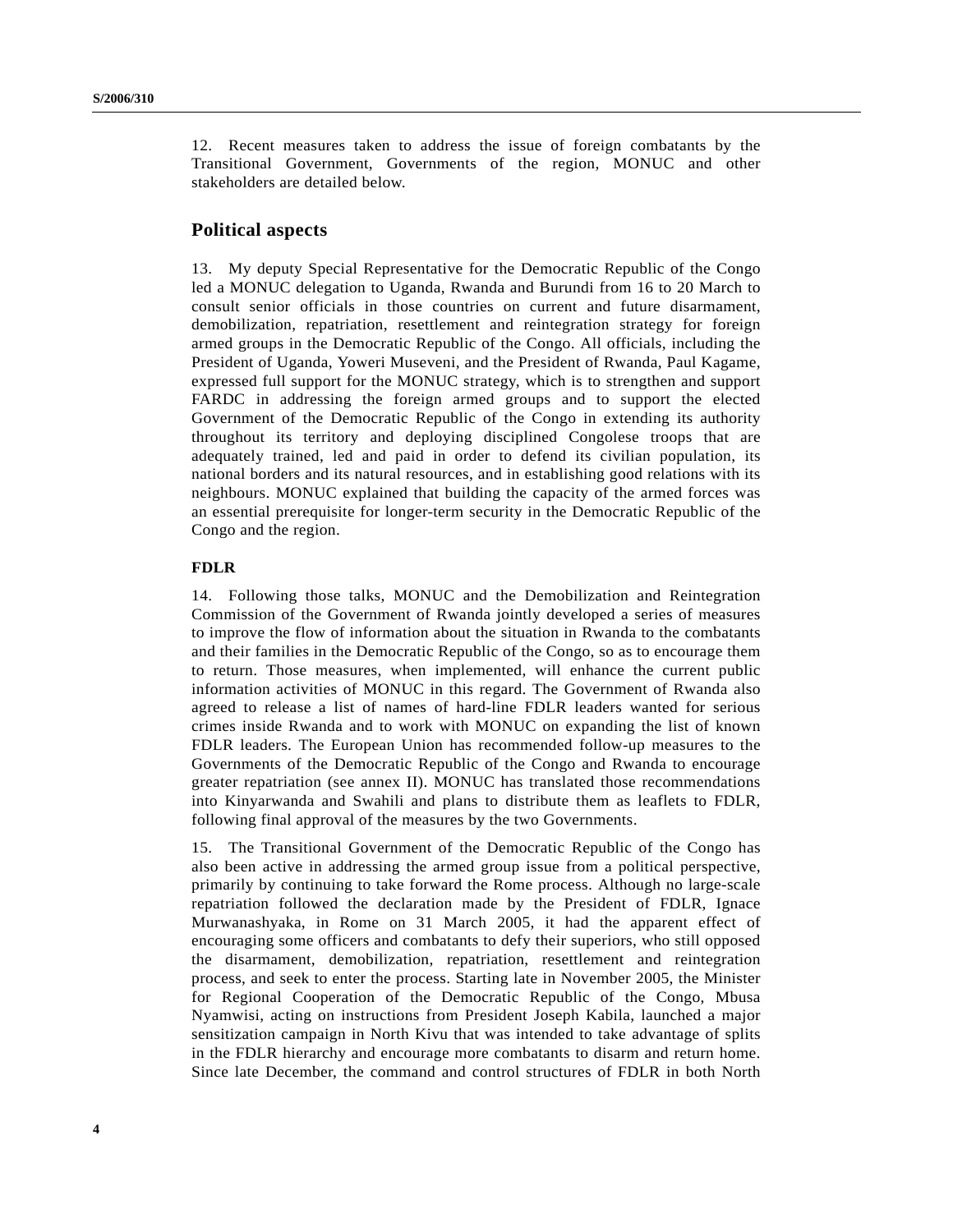and South Kivu appear to have been seriously degraded and fighting has broken out among rival FDLR factions on at least one occasion.

16. In South Kivu, a dissident pro-repatriation FDLR commander, "General" Amani, acting in collaboration with MONUC, relevant local authorities and the Multi-country Demobilization and Reintegration Programme, organized three separate repatriations in November and December 2005. This led to the return of nearly 300 Rwandan combatants and their dependants, and the surrender and destruction of weapons. At the same time, according to reports received by MONUC, the FDLR President, Ignace Murwanashyaka, entered the north-eastern Democratic Republic of the Congo via Entebbe late in September 2005, apparently to forestall what he feared would be an attempt by FDLR units in northern North Kivu to follow Amani's lead. However Murwanashyaka's options became limited following the subsequent appearance of his name on the list issued by the Security Council Committee established pursuant to resolution 1533 (2004), as well as the expiry of the 30 September 2005 deadline set by the Tripartite Plus Commission for the voluntary entry of FDLR into disarmament, demobilization, repatriation, resettlement and reintegration. In the early months of 2006, MONUC transmitted to the Government of Uganda and members of the Tripartite Commission information it had received indicating that Murwanashyaka intended to cross into Uganda and then proceed onwards to Germany. On 7 April, the German authorities announced that Murwanashyaka was in custody in Mannheim, having returned to Germany via Uganda and Belgium. MONUC is now working with the Government of Germany and the Democratic Republic of the Congo to address the case of Murwanashyaka. Meanwhile, he has been released from custody but requested not to leave the country and to be available to German judiciary authorities.

17. Recently, a senior FDLR commander called Major Musare, who controls several hundred Rwandan combatants, informed MONUC of his intention to enter disarmament, demobilization, repatriation, resettlement and reintegration in compliance with the Rome declaration, and has reportedly ordered his men to regroup in the area of Bunyatenge, North Kivu, for disarmament. He has set no firm timetable for doing so, however, and is expected to face armed resistance from the more hardline FDLR forces positioned between him and the Rwandan border.

18. The apprehension of Ignace Murwanashyaka by the German authorities, and the arrest by Ugandan authorities of some leaders of the Mouvement révolutionnaire congolais on its territory, notably Bwambale Kakolele who had close affiliations with FDLR, seems to have further splintered the FDLR command structure in the Democratic Republic of the Congo. It has also deepened the alienation of the rankand-file combatants from their leaders, emboldening some of them to break away and enter the disarmament, demobilization, repatriation, resettlement and reintegration process. Military operations of FARDC and MONUC in North Kivu under way represent a fresh opportunity to stimulate large-scale defections from FDLR. MONUC is ready to react positively to any influx of combatants and their dependants joining the disarmament, demobilization, repatriation, resettlement and reintegration process and has therefore reactivated the three temporary assembly areas in North Kivu.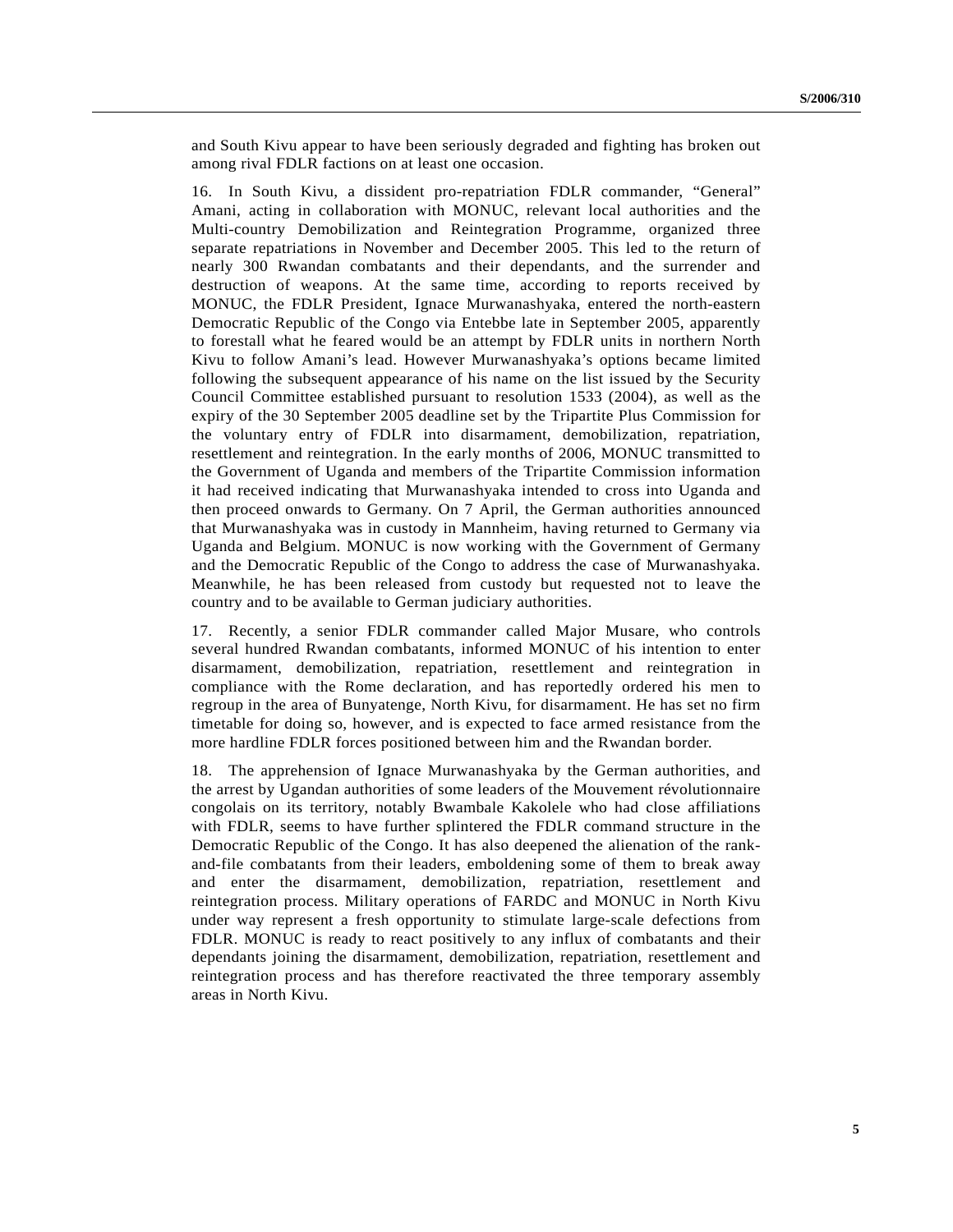#### **FNL**

19. With regard to the Burundian foreign armed groups, the almost total withdrawal of Burundian combatants from the Democratic Republic of the Congo, amounting to nearly 4,000 elements, which accompanied the peace process in Burundi, has significantly eased the problem of armed groups from that country in the Democratic Republic of the Congo. The current regional efforts to facilitate talks aimed at concluding a comprehensive ceasefire agreement between the Government of Burundi and FNL could provide a lasting solution.

20. Concerning the handful of FNL elements still remaining in the Democratic Republic of the Congo, the Congolese armed forces have identified a small group, numbering in the low hundreds, of alleged FNL combatants encamped on the Ubwari Peninsula in South Kivu. Fifty-one alleged members of the group were arrested in recent weeks by FARDC and repatriated to Burundi. MONUC and ONUB human rights monitors observed this repatriation from their respective sides of the border to help ensure that it was conducted in conditions of safety and security. It is expected that the rest of the group will be repatriated soon.

#### **ADF/NALU**

21. The Government of Uganda has repeatedly extended the amnesty it offers to Ugandan elements of ADF/NALU. In the meantime, MONUC facilitated the establishment at Beni, North Kivu, of the Ugandan Amnesty Commission's office, which is funded by the Government of Ireland. This office allows contact to be made with the Ugandan combatants in an attempt to persuade them to return home and participate in the reabsorption programmes.

#### **Bilateral and multilateral confidence-building measures**

22. In September 2004, the Governments of the Democratic Republic of the Congo and Rwanda signed the terms of reference for a Joint Verification Mechanism, an agreement designed to address cross-border issues, specifically to deal with threats of FDLR. In October 2004, the Joint Verification Mechanism had its first meeting and the parties adopted operational procedures for the joint verification teams in Goma and Bukavu. In addition, the Government of the United States has facilitated periodic tripartite talks with the participation of the three key subregional players — Democratic Republic of the Congo, Rwanda and Uganda — focusing particularly on cross-border issues. It also supported the establishment of an intelligence fusion cell at Kisangani, which started operating in March 2006 as a confidence-building measure among the three countries. Since September 2005, Burundi has also been represented at the meetings. These mechanisms provide a forum for the Governments of the subregion to jointly discuss measures to address the activities of the foreign armed groups remaining in the Democratic Republic of the Congo.

23. At the meeting of the Tripartite Plus Joint Commission held in Bujumbura on 20 and 21 April 2006, participants agreed to pursue their commitment to disarm and prosecute political and military leaders of armed groups, to reinforce their cooperation, and to deny support to leaders of armed groups destabilizing neighbouring countries. They also agreed to ask the African Union Commission and the United Nations to impose sanctions on named leaders of the rebel groups.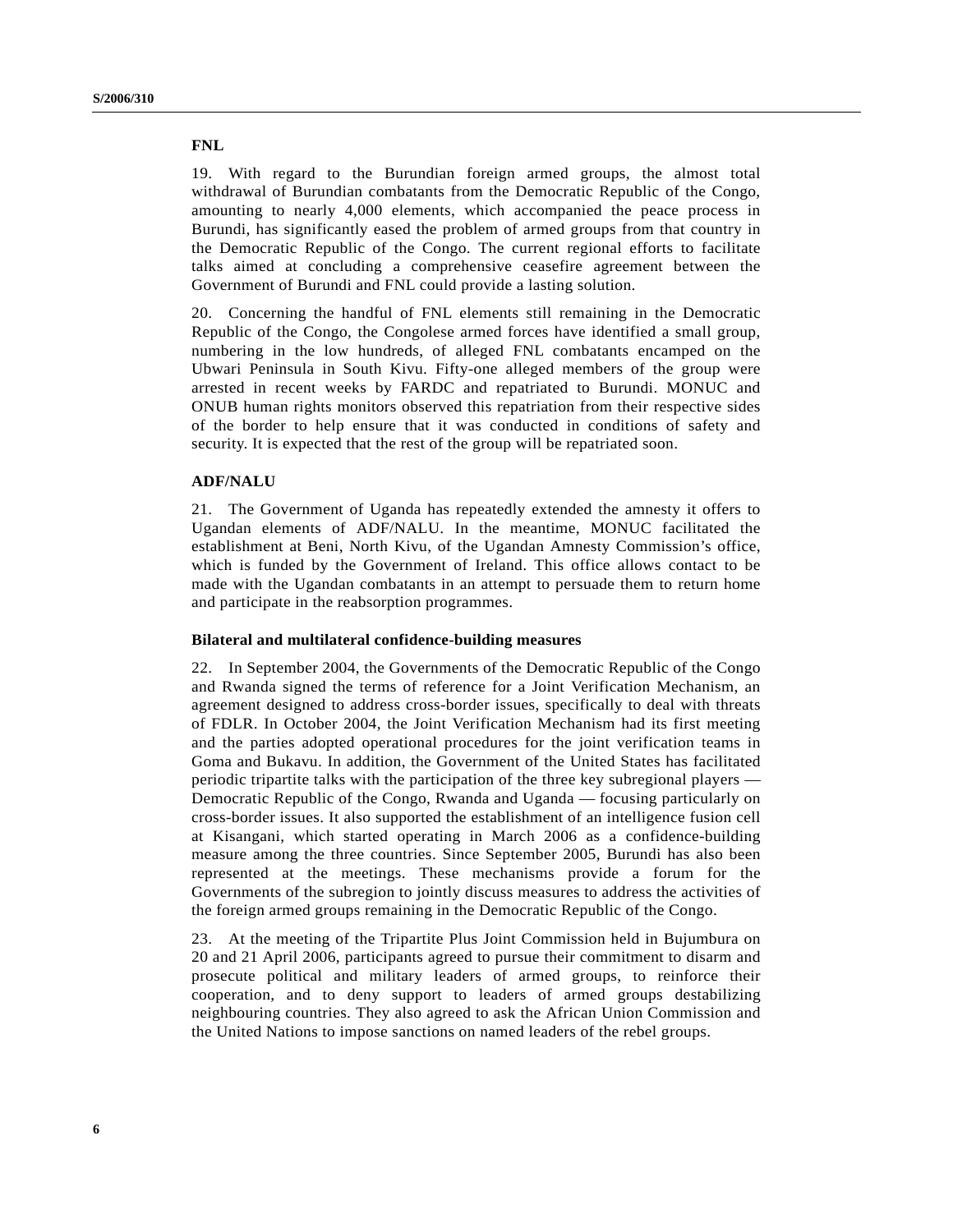24. From 12 to 30 November 2005, the African Union conducted a large reconnaissance mission covering the Democratic Republic of the Congo, Rwanda, Uganda and Burundi, pursuant to the decision of the African Union Heads of State to deploy a force to disarm and repatriate the foreign armed groups on the territory of the Democratic Republic of the Congo by force. A number of modalities for the possible establishment of the force are still to be worked out and therefore no timetable for the deployment of such a force has been set. In the meantime, MONUC understands that the African Union reconnaissance mission intends to recommend that the main deployment of the future force should take place after the national elections in the Democratic Republic of the Congo and pursuant to an invitation from the elected Government.

### **Military aspects**

25. In accordance with its mandate under resolution 1565 (2004), MONUC has been assisting the Government of the Democratic Republic of the Congo, in particular FARDC, as it continues to intensify its efforts to extend civilian and military authority throughout the Kivus, with a view to protecting the civilian population, defending the national borders, and curtailing the illegal exploitation of natural resources. One of the key objectives of this important exercise is to exert military pressure in such a way as to facilitate the disarmament and repatriation of the foreign armed groups. On 16 December 2005, President Kabila announced in Bukavu his intention to deploy a major presence in the city, with military, logistics and administrative components. While some measures have been taken to reinforce their presence in Bukavu, the armed forces have not as yet been able to launch independent operations against FDLR as President Kabila intended.

26. The Transitional Government's efforts to create an integrated and effective unified Congolese armed force have received significant support from a wide range of international multilateral and bilateral donors. These support activities are expected to continue and intensify as the Government extends its authority throughout the national territory and deploys its forces accordingly. The army integration process is being conducted in parallel with the disarmament, demobilization and reintegration into civilian society of former Congolese combatants, which has been actively supported by international donors. The process of security sector reform and disarmament, demobilization and reintegration, however, has been slower than expected, owing to a range of problems related to administration, sustainment, command and control, training and discipline.

27. Following the announcement on 16 July 2005 by the Transitional Government of its commitment to take forcible action to disarm FDLR, FARDC and MONUC launched a series of military operations designed to prevent and deter Rwandan combatant attacks against the local civilian population; to apply active pressure on the foreign armed groups; to force them to quit locations of high civilian concentration, thus also severing their links with the local population and local economic centres; to disrupt their internal communications; to encourage their leadership to negotiate; and also to encourage repatriations. MONUC has assisted the armed forces with logistical support and air cover in direct operations against Rwandan and Ugandan armed groups concentrated in North and South Kivu.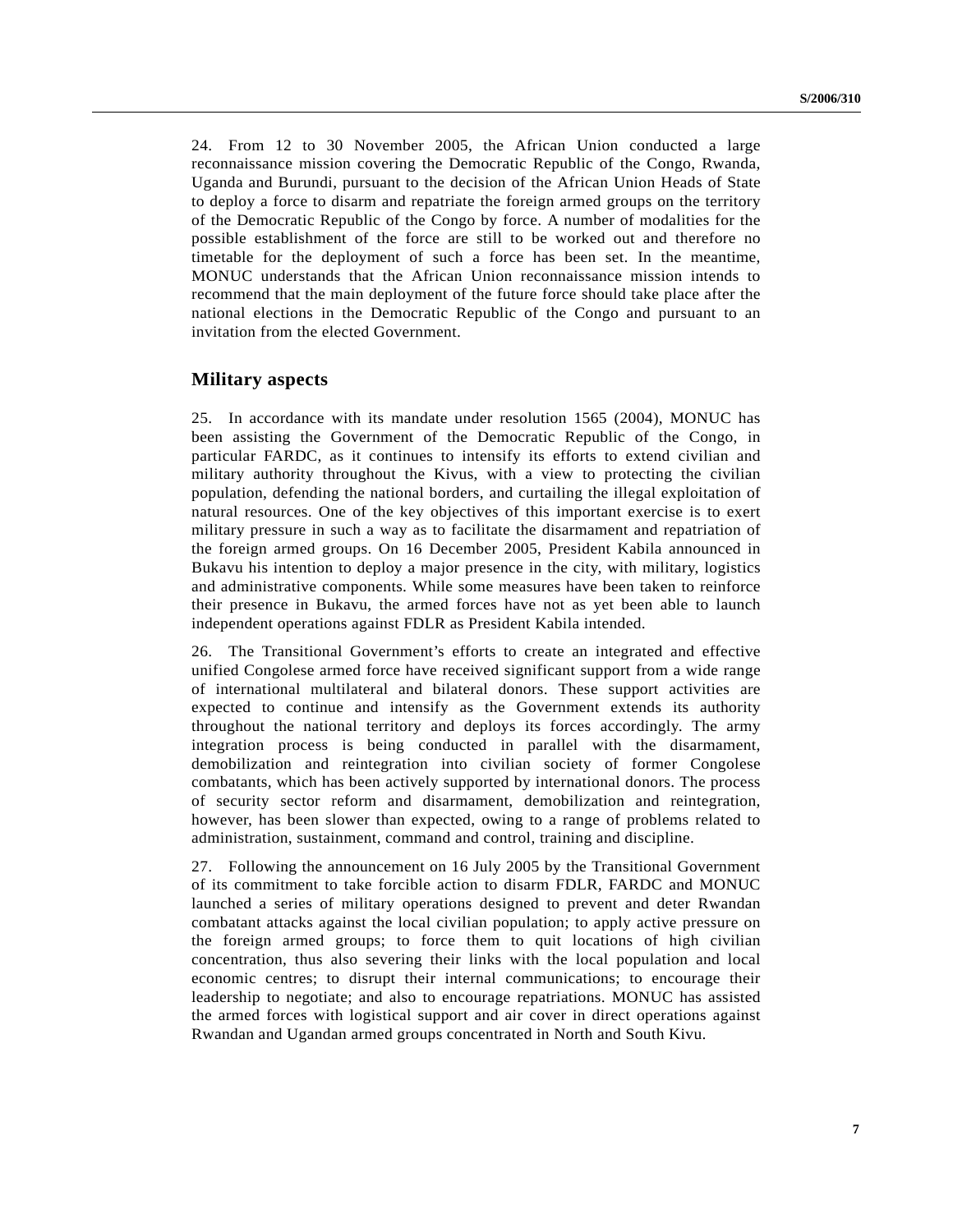28. Assisted by MONUC, the FARDC operations have allowed the Government to dominate large areas of the Kivus by driving out FDLR or other related forces that had established themselves there. Several of the operations resulted however in thousands of civilians fleeing from affected areas and being victims of FARDC abuses. Consequently, operations were temporarily suspended during the voter registration and referendum periods. Military operations against FDLR have also resulted in reprisals against the civilian population. In two particularly serious instances in the village of Kabingu (South Kivu) on 9 July 2005, more than 50 civilians, mostly women and children, were killed; and on 9 October, in the locality of Buba also in South Kivu, 25 civilians were killed by machetes and sticks, allegedly by FDLR/Rasta elements. Reports indicate that the reprisals were inflicted to punish the local population for their support of FARDC/MONUC activities against the Rwandan combatants.

29. The most militarily significant operation began on 24 December 2005, when FARDC launched a major offensive against ADF/NALU in North Kivu in the areas of Eringeti and Rwenzori. The operation involved 3,500 Congolese troops assisted by 600 members of the MONUC North Kivu brigade, who provided logistical and air cover support. Although ADF/NALU attempted to hold its ground, FARDC overran its bases. The action resulted in heavy ADF/NALU casualties, with an estimated 86 killed, while 6 FARDC and one MONUC soldier lost their lives; 16 FARDC and 4 MONUC troops were also wounded.

30. The Office for the Coordination of Humanitarian Affairs and UNICEF reported that, as a result of the fighting, as many as 119,000 civilians fled the area. The Office for the Coordination of Humanitarian Affairs, MONUC, United Nations agencies and international partners actively provided them with humanitarian assistance. At the same time, there were many reports of FARDC human rights abuses. Nevertheless, the overall result of the operation was regarded as positive, as the ADF/NALU elements were driven out of their bases and into the mountains, suffering significant casualties, including among some of their leaders.

31. Since that time, however, reports have been received that some ADF elements have begun to return to their original bases and that some FARDC elements originating from the same communities as the armed groups may have prevented Congolese ADF elements from entering national disarmament, demobilization and reintegration because of local political and economic interests. As only 30 to 40 per cent of the estimated total number of 700 to 1,400 ADF/NALU combatants are considered to be Ugandan, the return of Congolese ADF/NALU to their home bases where they have ties with some local FARDC elements is a cause for concern for the security of elections in the area.

32. FARDC and MONUC have warned the remnants of the Ugandan ADF/NALU now hiding in the Rwenzori Mountains that they may face new attacks, which they can avoid only by entering the disarmament, demobilization, repatriation, resettlement and reintegration process. My Special Representative for the Democratic Republic of the Congo subsequently informed President Museveni, by a letter dated 14 January 2006, that the ADF/NALU issue is close to being resolved, and requested the Government of Uganda to prevent the return to the Democratic Republic of the Congo of any Ugandan combatants driven across the border by FARDC/MONUC actions. Nevertheless, some reports have since indicated that an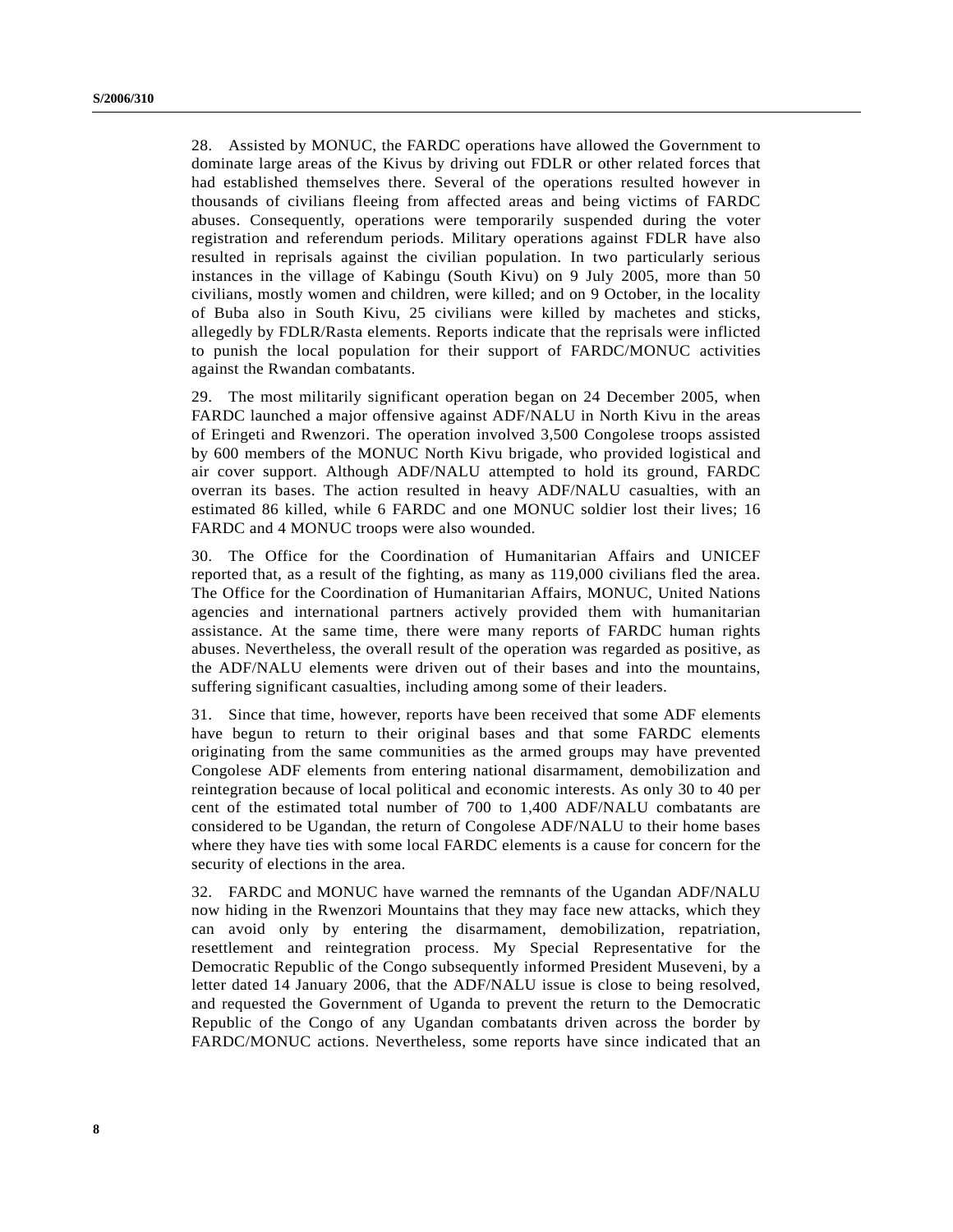unknown number of Ugandan ADF/NALU have re-entered the Democratic Republic of the Congo.

33. In September 2005, elements of the Ugandan Lord's Resistance Army (LRA) crossed into the north-eastern Democratic Republic of the Congo. This was the first time that armed group had been detected on Congolese soil. Following the rapid deployment to the scene of substantial FARDC and MONUC forces, the LRA elements withdrew. However, reports persist that those elements — numbering slightly over 100 members — continue to cross back and forth between the Sudan and the Democratic Republic of the Congo. These movements have created additional concerns for MONUC and FARDC. However, at this stage, it does not appear that LRA represents a threat to the people of the Democratic Republic of the Congo or to the electoral process. On 18 January, MONUC deployed its Guatemalan Special Forces Unit to the Garamba National Park, following the receipt of information about the alleged presence of LRA, including one of the militia leaders, Vincent Otti, for whom an arrest warrant had been issued by the International Criminal Court. On 23 January, while approaching a militia camp, the MONUC Special Forces Unit came under heavy fire from suspected LRA elements. Eight Special Forces troops were killed and five were injured in the subsequent exchange of fire. FARDC has deployed a battalion in the area of the Garamba Park to ward off LRA incursions into the territory of the Democratic Republic of the Congo and is being encouraged by MONUC to better patrol the border and not allow LRA to establish a safe haven in the Park. MONUC is prepared to provide time-limited technical support during operations within its capacity. However these new FARDC elements are allegedly harassing the civilian population of the area.

34. On the basis of the Security Council mandate and the experience gained so far, MONUC will continue to encourage and assist the Congolese armed forces wherever possible in carrying out targeted operations against the foreign armed groups and their leadership, in order to weaken their authority over the combatants, encourage further desertions, free population centres from the control of armed groups, deny those groups access to and control over natural resources, and disrupt their business activities.

35. The experience of MONUC in collaborating closely with FARDC has however revealed significant weaknesses in the training; equipping and other logistical support, in particular transportation; organization; leadership; fighting ability and, above all, the conduct of Congolese army units' vis-à-vis the population. My Special Representative has raised this last point with President Kabila, and MONUC has compiled detailed information on serious misconduct on the part of the Congolese armed forces. The valuable assistance received by FARDC so far from the international community needs to be continually increased and refocused to ensure that the Congolese troops are effective militarily and seen as a protector of the population. Progress on the military side of disarmament, demobilization, repatriation, resettlement and reintegration, and the entire exit strategy for MONUC, will be very difficult unless this issue is addressed in a fundamental and systematic manner.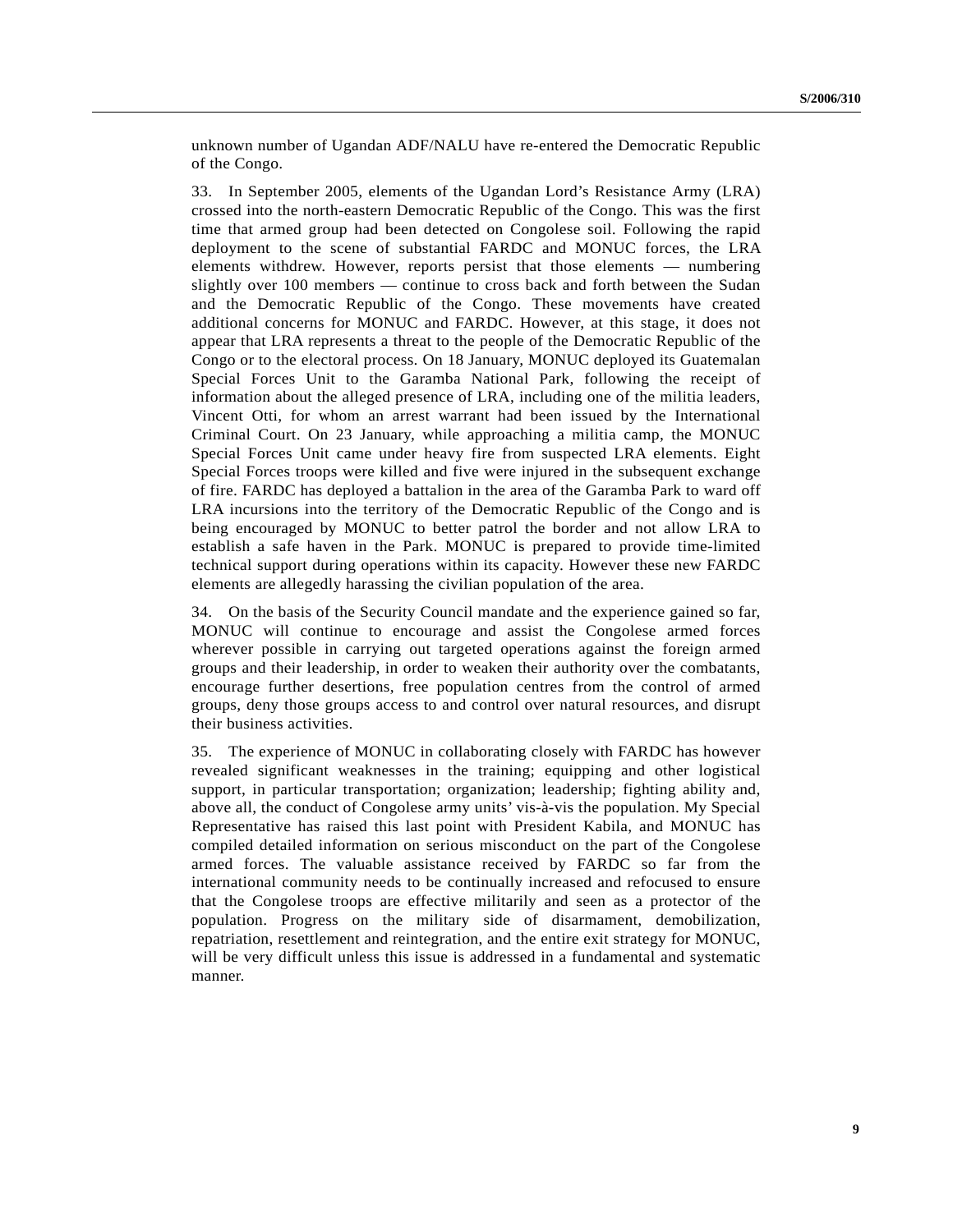### **Socio-economic aspects and national reception programmes**

36. Some foreign armed groups in the Democratic Republic of the Congo are engaged in considerable economic activities, including trade with and in neighbouring countries, as well as with the local Congolese population. Splits and movements ostensibly caused by political differences in fact have socio-economic dimensions. Although some of the cross-border trade involves the exchange of natural resources for arms and ammunition, there are indications of FDLR and ADF/NALU involvement in otherwise mainstream transactions and economic activities. Some Rwandan and Ugandan combatants have farms and small businesses in the Democratic Republic of the Congo and often tell MONUC that they would be ready to return home after they have harvested their crops. In northern North Kivu, some of the FDLR and ADF/NALU followers are in fact Congolese, as are many of the family members of the foreign combatants. Under the nationality law of the Democratic Republic of the Congo, the child of a Congolese mother is a Congolese national irrespective of the nationality of the father. Hence, many of the dependants of the foreign combatants are likely to be Congolese, and to have natural links in the local community.

37. MONUC has sought to put additional pressure on the foreign armed groups by encouraging local business communities to reconsider any links they may have with foreign combatant groups. In accordance with its mandate to enforce the arms embargo, MONUC also has the right to stop and search traffic believed to be carrying illegal weapons. MONUC has therefore planned an intensive military campaign to disrupt cross-border illegal traffic in both directions in order to undermine any support or collaboration the foreign armed groups might enjoy among the business community, particularly in North Kivu.

38. The Multi-country Demobilization and Reintegration Programme (with resources from 11 contributing partners and the World Bank) is fully engaged in Burundi, Rwanda and Uganda in the reception, demobilization and reintegration of combatants arriving from foreign countries, including the Democratic Republic of the Congo, through their respective national programmes and institutions, and in close collaboration with MONUC. Support provided through the Programme amounts to about \$84 million for Burundi, \$61 million for Rwanda, \$4 million for Uganda and \$238 million for the Democratic Republic of the Congo. The national programmes provide assistance to ex-combatants in varying forms including verification, registration, provision of identity cards, orientation, transportation, provision of cash, formal and informal education, skills training, medical services and social reintegration support.

39. National institutions responsible for demobilization and reintegration in those countries provide follow-up and monitoring of all ex-combatants, including those who return from other countries. Each national institution offers a mechanism for partners to actively engage in monitoring activities triggered by general or specific requests to the respective national coordination body. All programmes also have a modern electronic database system that allows for detailed tracing at any time.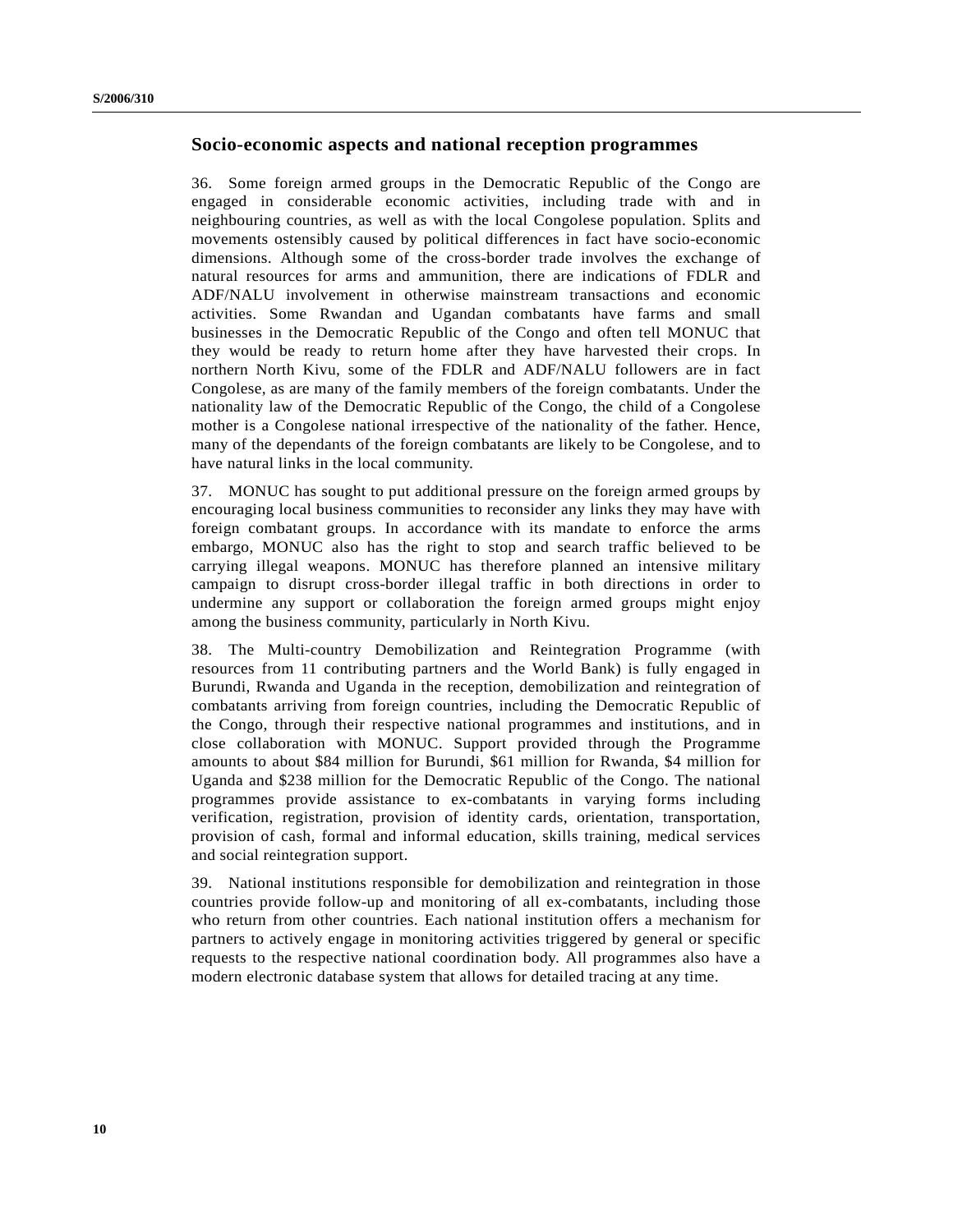### **Justice-related aspects**

40. In September 2002, the Government of the Democratic Republic of the Congo, acting pursuant to the Pretoria Agreement of July 2002, declared all FDLR elements persona non grata and all FDLR activities illegal on the soil of the Democratic Republic of the Congo. That declaration forms the legal basis for the Government's current effort to arrest the FDLR leaders Ignace Murwanashyaka and General Sylvestre Mudacumura. An unknown number of FDLR officers and combatants in the eastern Democratic Republic of the Congo may also be wanted by the International Criminal Tribunal for Rwanda in connection with crimes against humanity, and they and others are wanted for serious crimes in Rwanda by the Rwandan authorities.

41. As noted above, the Security Council Committee established pursuant to resolution 1533 (2004) has issued a list of individuals and entities subject to the measures imposed by paragraphs 13 and 15 of resolution 1596 (2005). The list includes the names of Ignace Murwanashyaka and Sylvestre Mudacumura. The international community in general, and the Transitional Government of the Democratic Republic of the Congo in particular, are therefore committed to taking action against them, apprehending them and bringing them to justice. The arrest of Ignace Murwanashyaka in Germany, as noted above, has been brought to the attention of the Chairman of the Committee for necessary action. In view of the existence of the International Criminal Tribunal for Rwanda and the fact that impunity should not be offered to persons suspected of serious crimes, there is very little in the way of concessions that can be proposed to the combatant leaders. All others would have nothing to fear in returning to their country of origin.

42. MONUC is now in the process of researching and preparing a list of Congolese traders believed to be collaborating with FDLR in their business activities in North and South Kivu, with a view to working with the Government on identifying any crimes they may be committing and considering legal action against them.

43. MONUC is also concerned about the need to bring to justice FDLR elements that have committed human rights abuses against Congolese civilians, including rapes, executions, kidnappings, destruction of property, torture, extortion and taking Congolese women as "war wives". The Mission is working on a strategy whereby these crimes may be brought to light, investigated and justice served.

## **IV. Observations**

44. Recent developments with regard to FNL, ADF/NALU, FDLR and some other groups of foreign origin indicate that there has been significant progress in the disarmament and repatriation of these groups especially, since MONUC adopted the concept of operations initially proposed in paragraph 75 of the Secretary-General's third special report (S/2004/650), and endorsed by the Security Council in resolution 1565 (2004).

45. MONUC strongly believes that the way to resolve what remains of the foreign armed group problem is to support and sustain a long-term coordinated and comprehensive effort by the Government of the Democratic Republic of the Congo to extend State authority to the entire territory of the country as early as possible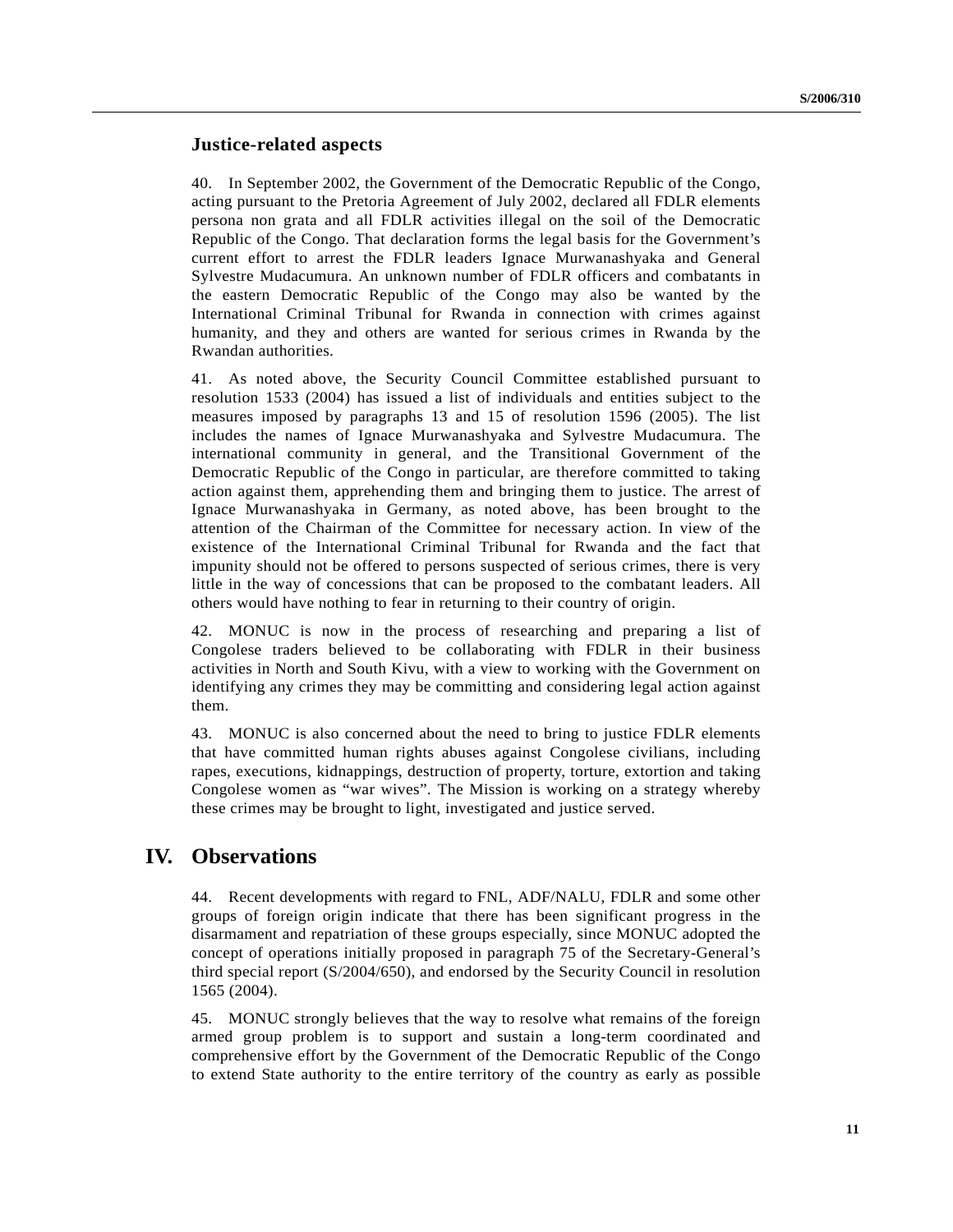and enforce law and order, as well as to establish good relations with its neighbours. MONUC expects this process to accelerate following the election, to be held later in 2006, of a new Government of the Democratic Republic of the Congo, which will require a higher level of direct military and other support from donors.

46. I also strongly encourage closer cooperation between the Government of the Democratic Republic of the Congo, the Governments of Rwanda, Burundi and Uganda and MONUC. Such cooperation would contribute to a lasting solution to the foreign armed groups remaining in the Democratic Republic of the Congo, in particular to the resolution of the FDLR issue. First and foremost, there is a need to isolate or separate FDLR hard-line political and military leaders from rank-and-file elements. Other aspects of the proposed strategy may include:

(a) Strengthening the exchange of information/real-time data on FDLR (and other groups) targeting their supply/resource lines through local and international mechanisms;

(b) Encouraging bilateral cooperation between Rwanda and the Democratic Republic of the Congo, using the Tripartite Plus Commission and the Joint Verification Mechanism as a basis for dialogue between the two Governments;

(c) Intensification of sensitization efforts, particularly with regard to the incentive reintegration package that is expected to be available for FDLR returnees in Rwanda. The implementation of the measures set forth in annex II to the present report would greatly facilitate this process;

(d) Establishment and publication of a list of FDLR members accused of serious crimes by the Government of Rwanda and the International Criminal Tribunal for Rwanda;

(e) Broadening the Security Council sanctions list against individuals to include the leaders of foreign armed groups and, when possible, their financial backers;

(f) Strengthening border control and immigration mechanisms between countries of the region, and identifying other economic means to cut off the supply of goods and funds available to the foreign armed groups in the Democratic Republic of the Congo.

47. As members of the Council are aware, MONUC and several international donors have been actively supporting the Transitional Government in building a unified national army and in the conduct of operations against foreign combatants in the eastern part of the country. There is a pressing need to increase coordinated international support for the creation of a Congolese army capable of discharging its duties, through inter alia adequate *brassage*, adequate training, provision of equipment, and regular and improved payment of staff.

48. The robust but in the final analysis voluntary approach to the conduct of disarmament, demobilization, repatriation, resettlement and reintegration pursued by MONUC has been dictated in part by its desire to minimize further bloodshed and suffering in the Democratic Republic of the Congo, where it is estimated that 4 million people have already died as a consequence of the armed conflict.

49. While continued military pressure on the intransigent foreign armed groups is undoubtedly necessary and will have to be actively pursued, I am concerned by the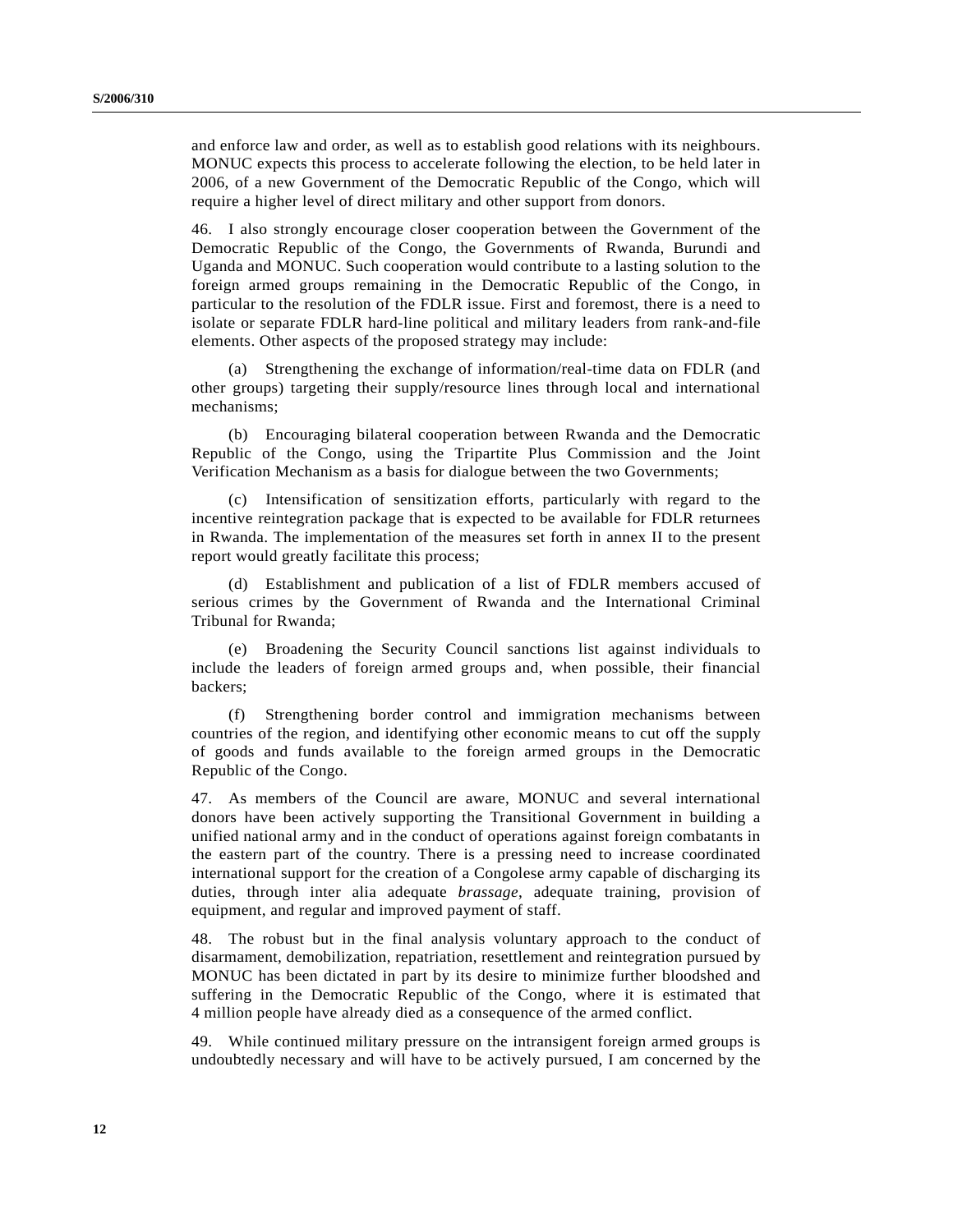potentially negative humanitarian and human rights consequences of such action for the civilian populations. MONUC, while continuing to assist the Congolese armed forces, is taking several steps to ensure that such consequences are mitigated, including the following:

(a) Strengthening civil and military coordination with FARDC at all stages of military operations, in order to ensure that humanitarian implications are sufficiently factored into military planning. This includes information and analysis on the local population concerned, safe access for humanitarian actors, preventive protection strategies to minimize violence and suffering during and after the operations, and addressing the presence of children associated with armed groups. In addition, mechanisms for sharing information between military and civilian actors are being strengthened;

(b) Contingency planning for a humanitarian response to possible displacements before military operations are launched, in order to help ensure that humanitarian actors are ready to react with the provision of both food and non-food items;

(c) MONUC will continue to actively pursue with the Government of the Democratic Republic of the Congo its efforts to investigate and prosecute human rights abuses committed during these operations, with particular emphasis on holding responsible commanders accountable. At the same time, the Mission is strengthening its human rights/military coordination to develop preventive and monitoring measures with a view to decreasing human rights abuses committed by FARDC elements, particularly in the aftermath of joint MONUC-FARDC military operations.

50. With the adoption of the measures set out above, the current balance between an essentially voluntary approach and the Government's use, with the support of MONUC, of legitimate force appears to be an effective and practical means of addressing the problem of foreign armed groups. At the same time, as national elections approach, the security and logistical assets of MONUC will have to give priority to electoral preparations over the conduct of robust military operations against foreign armed groups. At this stage, any sustained operations could raise the level of tension and insecurity in the Kivus and thus disrupt the climate in which the elections should be held.

51. Although there has been significant progress with regard to the repatriation of foreign armed groups in the Democratic Republic of the Congo, this issue continues to be a source of misunderstanding and even tension among the neighbouring countries. At the same time, it has been generally accepted, particularly following recent consultations, that the implementation of a comprehensive and integrated strategy for addressing the issue of foreign armed groups in the Democratic Republic of the Congo primarily depends on the Government of the Democratic Republic of the Congo and the Governments of Rwanda, Uganda and Burundi taking full responsibility for the resolution of the problem, with the active assistance of the international community.

52. I am pleased that the Government of Rwanda published on 5 May the list of FDLR leaders accused of serious crimes with a view to signalling to the majority of rank-and-file combatants that they should not be fearful of the national judicial process. This development could also pave the way for discussions of the issue. I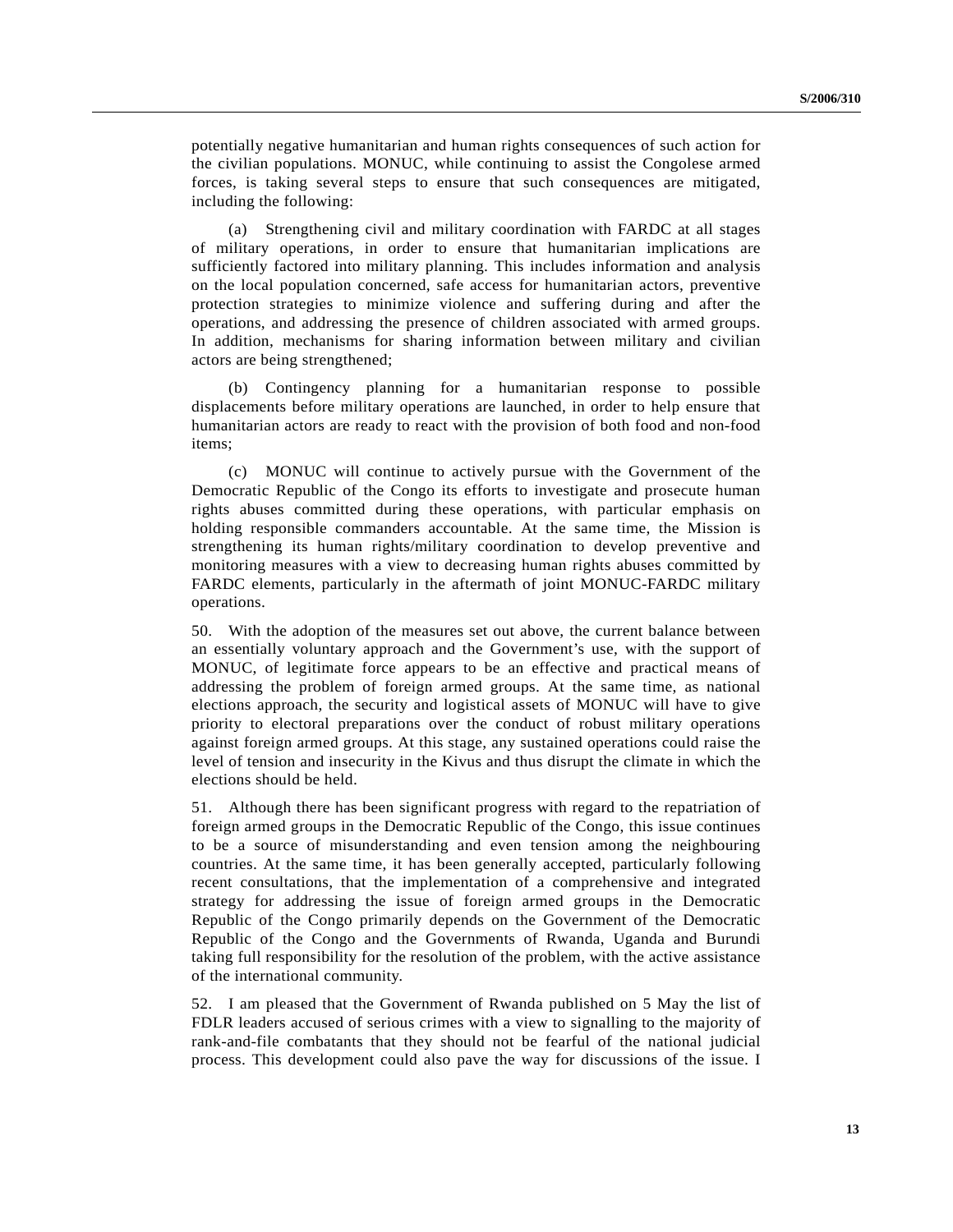also urge the Government of the Democratic Republic of the Congo to take additional steps, such as strengthening its border control and immigration mechanisms, and other economic and legislative measures to cut off the supply of goods and funds to the foreign armed groups.

53. I am also pleased with the Government of Uganda's recent decision to cooperate with the Uganda Core Group and the United Nations towards establishing a joint monitoring committee that would work towards solving the conflict in northern Uganda. I have noted that the Government of Uganda is actively considering a regional security mechanism which would also involve the Government of the Democratic Republic of the Congo and the Government of the Sudan in matters pertaining to LRA.

54. Altogether, the role of donors in supporting and facilitating the development of subregional economic measures will be essential. I would encourage all countries in the subregion to use the existing mechanisms like the Tripartite Plus Commission and the Joint Verification Mechanism as well the Communauté economique des pays des Grands Lacs to discuss with donors and other stakeholders the development of practical economic measures to address cross-border issues. I would urge Member States to strongly encourage their mining and trading companies to abide by principles of transparent business practices in this politically volatile and sensitive region, and to take effective national and international action to prevent violations of the arms embargo and the illegal exploitation of the natural resources of the Democratic Republic of the Congo.

55. Among the outstanding concerns to be considered with regard to the problem of foreign armed groups in the Democratic Republic of the Congo is whether the principal objective of disarmament, demobilization, repatriation, resettlement and reintegration is still the repatriation of combatants or whether there may be other options that can be raised with regional stakeholders. An important aspect of this process would be to clarify the status of the *non-genocidaires* who comprise at least 80 per cent of the FDLR presence in the Democratic Republic of the Congo. At the same time, I cannot overemphasize the need for sustained, inclusive, positive and result-oriented dialogue at the national and subregional level, to achieve a lasting resolution of the problem of foreign armed groups in the Democratic Republic of the Congo.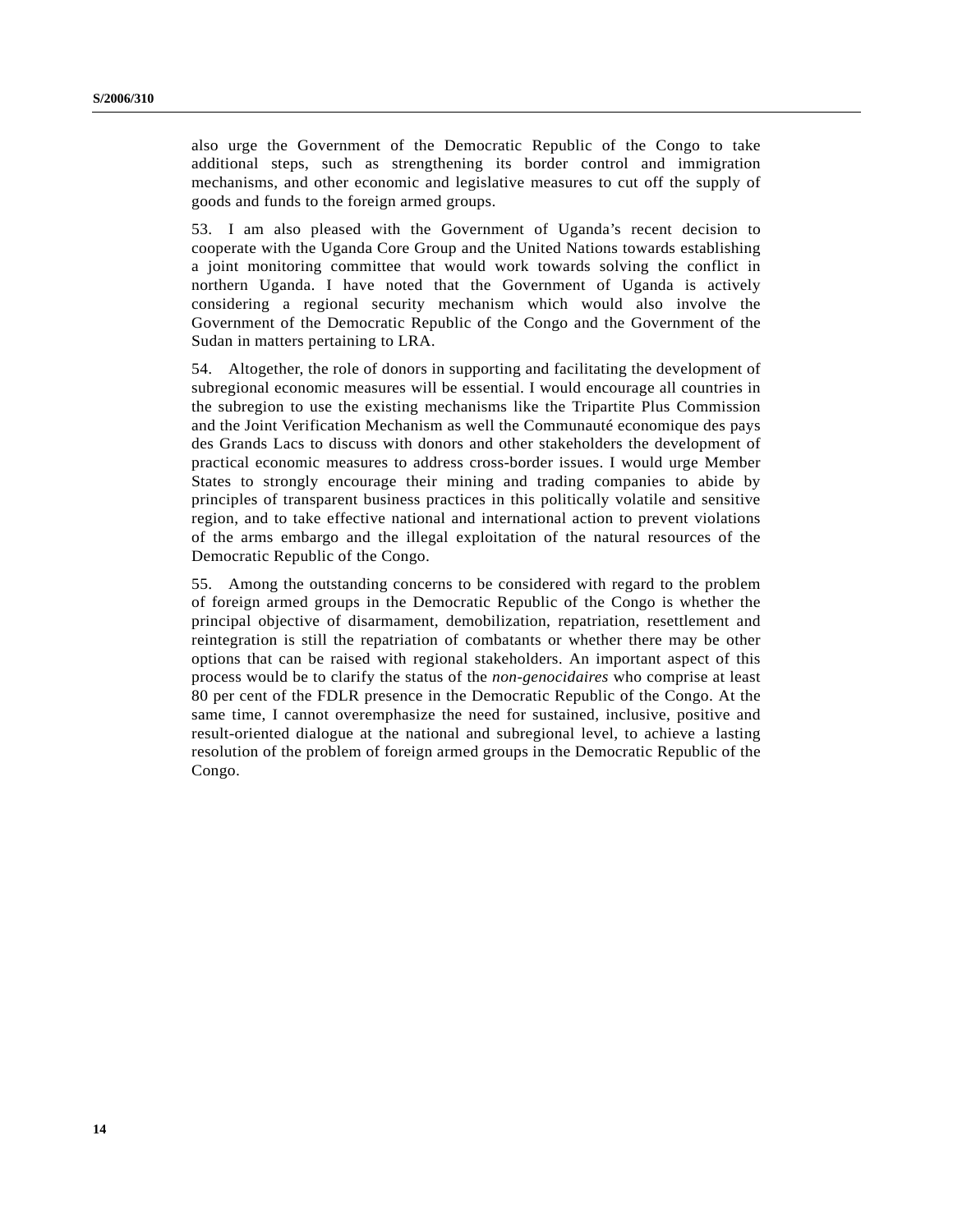# **Annex I**

**Foreign combatants and their dependants repatriated from the territory of the Democratic Republic of the Congo**

# **A. Total number of persons repatriated as at 9 May 2006**

| Repatriated  | Ex-combatants | Civilians | <b>Total</b> |
|--------------|---------------|-----------|--------------|
| Rwandan      | 4 4 4 6       | 4 2 3 0   | 8676         |
| Ugandan      | 410           | 290       | 700          |
| Burundian    | 3656          | 124       | 3780         |
| <b>Total</b> | 8512          | 4 6 4 4   | 13 15 6      |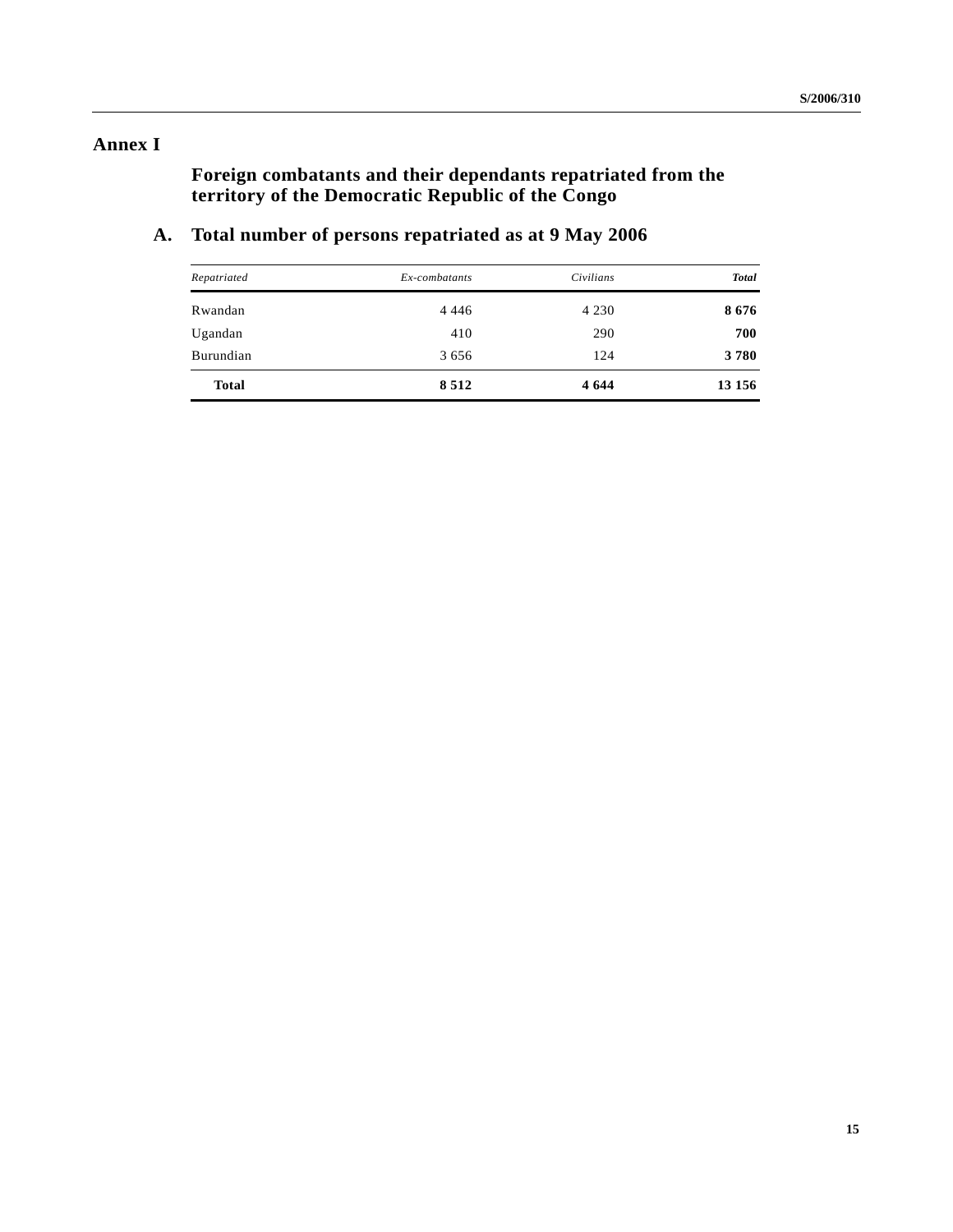

## **B. Number of persons repatriated, January 2003 to 9 May 2006**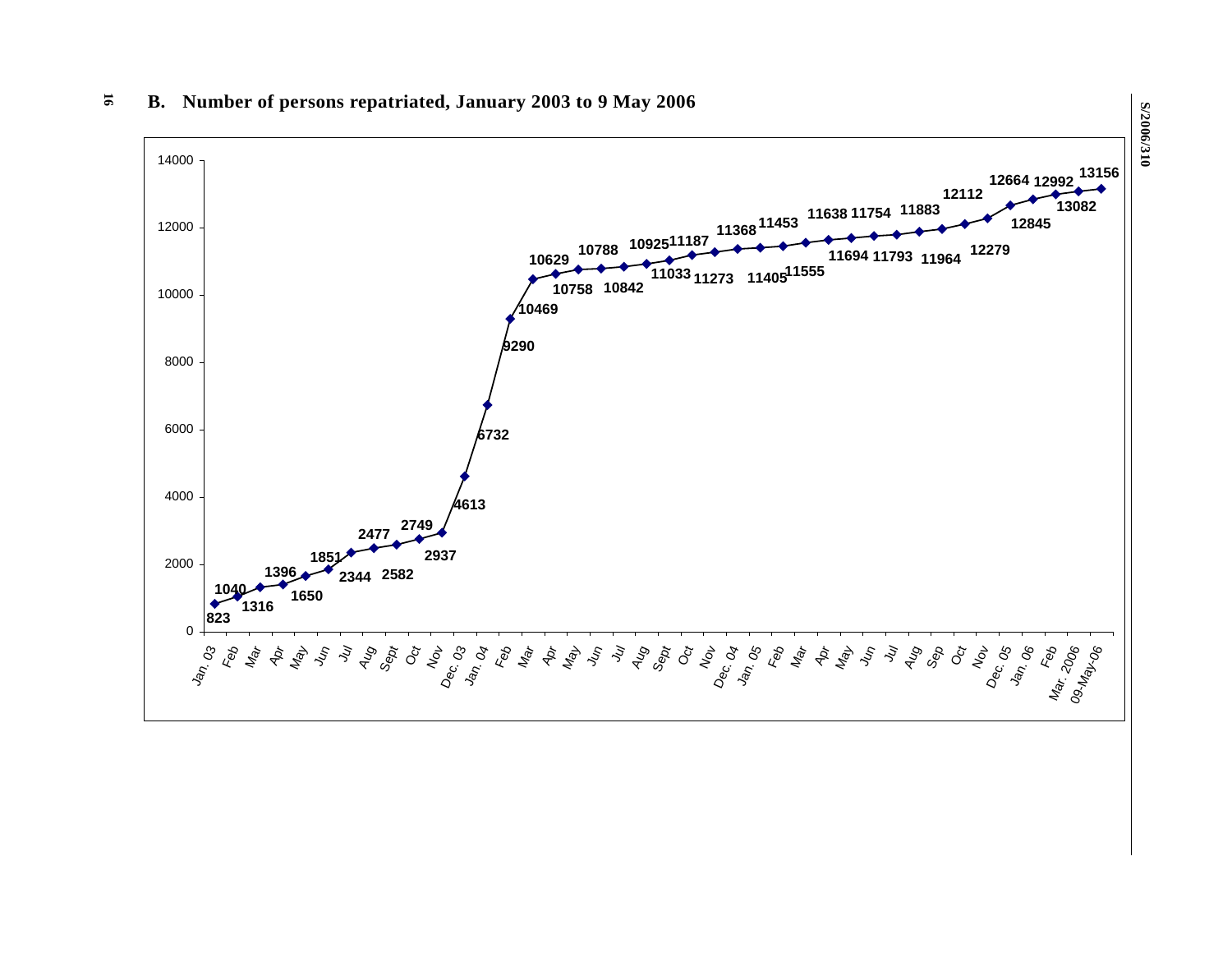## **C. Status of persons repatriated, 2002 to 9 May 2006**



**S/2006/310**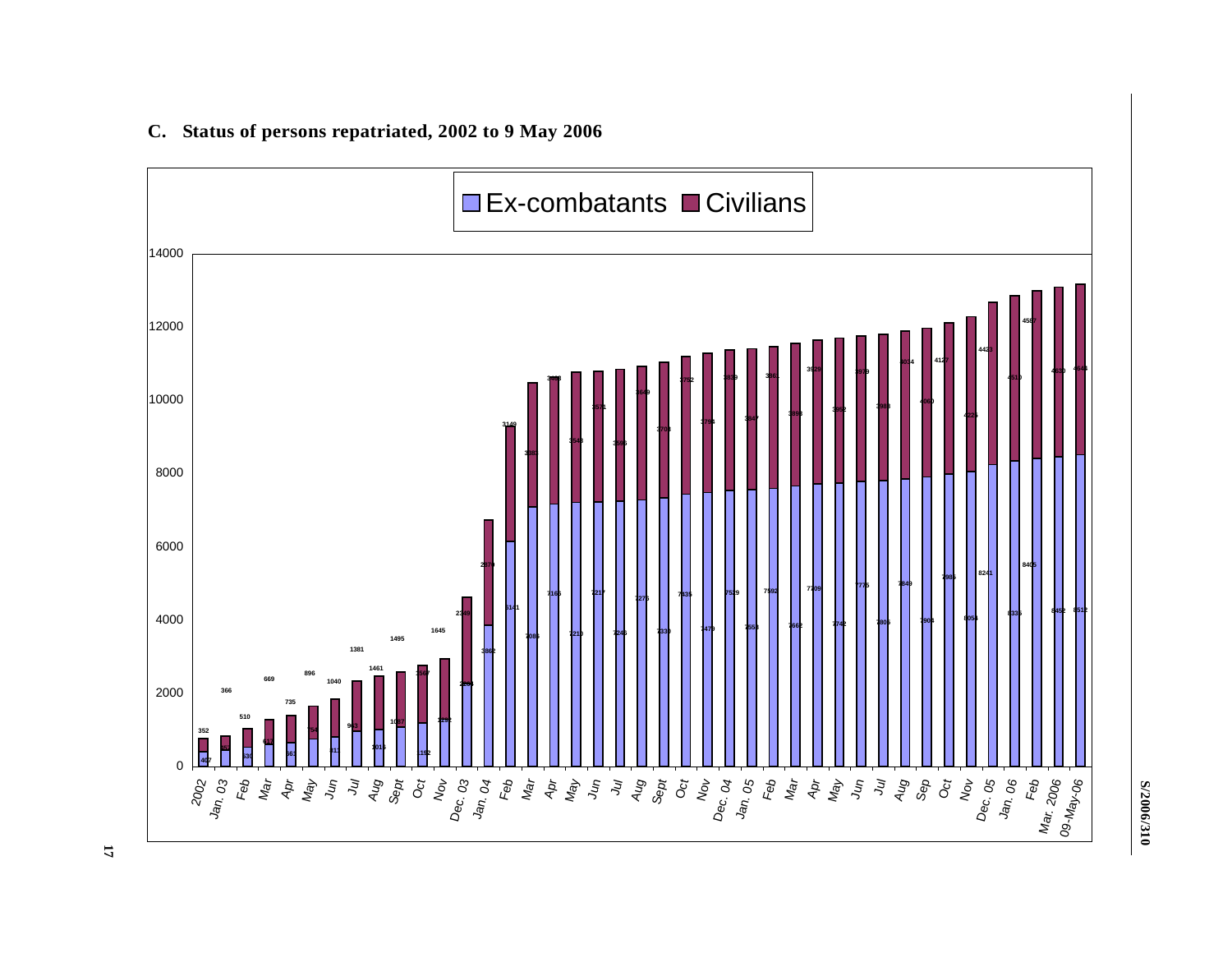

# **D. Nationality of persons repatriated, April 2002 to April 2006**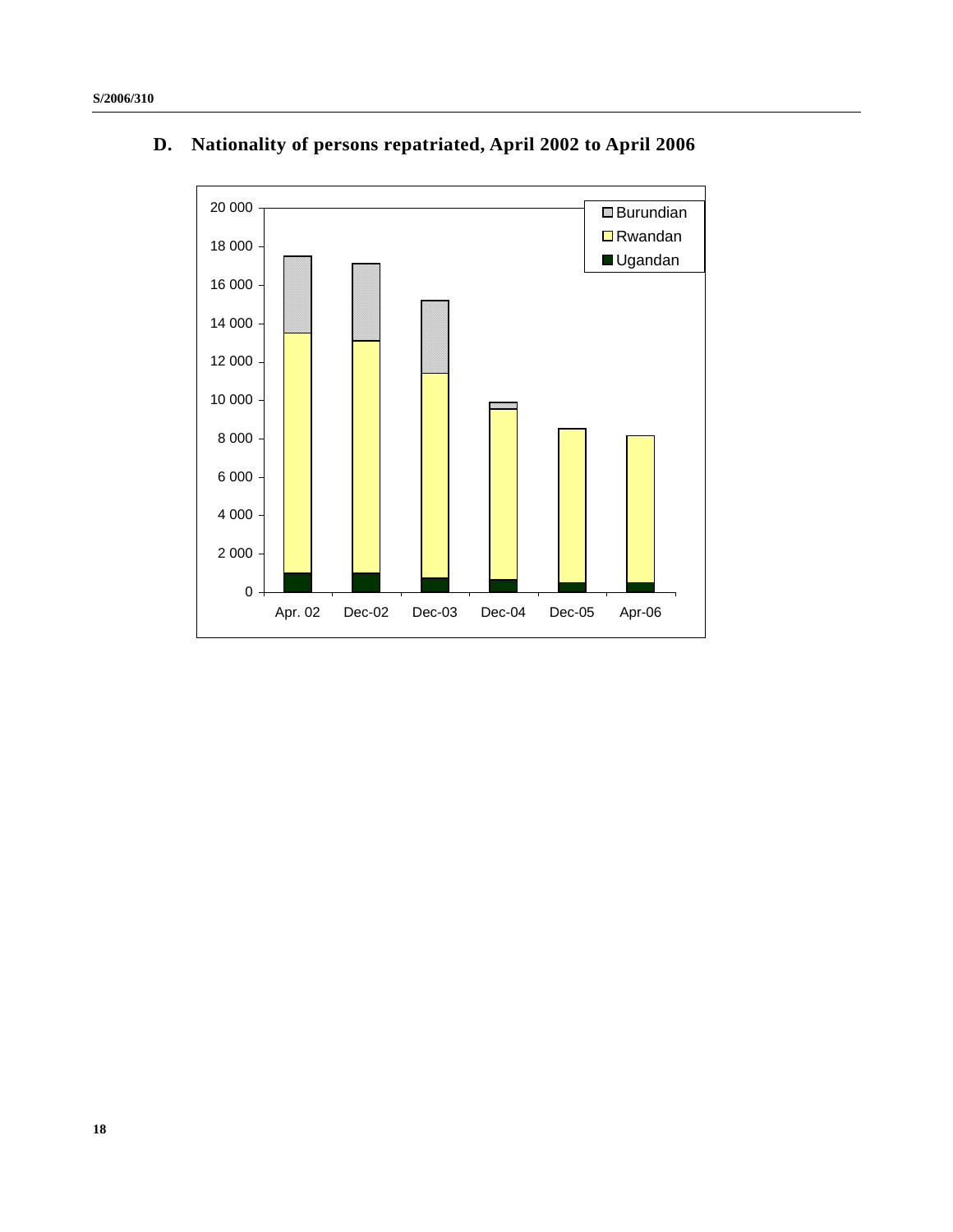# **Annex II**

| Contributor | Action                                                                                                                                                                                                                                                                                                                                                                                                                                                                                                                                                                                                                                                                                                                            |
|-------------|-----------------------------------------------------------------------------------------------------------------------------------------------------------------------------------------------------------------------------------------------------------------------------------------------------------------------------------------------------------------------------------------------------------------------------------------------------------------------------------------------------------------------------------------------------------------------------------------------------------------------------------------------------------------------------------------------------------------------------------|
|             | Government of Rwanda • In accordance with the Rwandan constitution, every Rwandan has the inalienable<br>right to his or her country (article 24). The Government of Rwanda continues to<br>encourage the unconditional return of all Rwandans who have taken refuge outside<br>their national territory.                                                                                                                                                                                                                                                                                                                                                                                                                         |
|             | Ex-combatant returnees are reintegrated into Rwandan society, including in the<br>$\bullet$<br>Rwanda Defence Forces, for those who possess the requisite qualifications. Since<br>1995, over 15,000 officers and rank and file of the ex-FAR and other armed groups<br>have been reintegrated, including into the highest military posts. Some are currently<br>serving as ministers, generals and senior officials.                                                                                                                                                                                                                                                                                                             |
|             | Since 1997, 55,584 combatants have been through the demobilization process. All<br>ex-combatant returnees undergo a two-month orientation which includes studying<br>the Constitution and Rwandan history and training in human rights,<br>entrepreneurship, project management, the new administrative framework of<br>Rwanda and how to access microcredit. While in the orientation centre, trainees<br>receive food, lodging, medical treatment, and health counselling including on<br>HIV/AIDS. Upon completion of the orientation, former combatants receive a<br>reinsertion package including food and utensils, and RWF 50,000 in cash. Six<br>months later they are eligible for a reintegration grant of RWF 100,000. |
|             | Former combatants are eligible for an education grant of up to RWF 500,000<br>$\bullet$<br>towards either university education or other training. Returnees also benefit from all<br>other schemes open to the rest of Rwandan society.                                                                                                                                                                                                                                                                                                                                                                                                                                                                                           |
|             | Child soldiers under 18 years of age are taken to a separate orientation centre where<br>they receive medical care as well as training in reading, writing and basic<br>mathematics until they can be reunited with their families (an average stay of 2-3<br>months). Government of Rwanda social workers, working together with ICRC,<br>locate the relatives. Upon their departure, those intending to develop vocational<br>skills receive a tool kit, while the others receive assistance with school fees.<br>Orphans without relatives are placed in foster homes like other Rwandan orphans<br>and foster parents receive financial assistance from the Government.                                                       |
|             | Dependants go to their communities of origin, and are assisted in the reintegration<br>process. They are provided with food and seeds until their first harvest. The<br>Government also assists those in acute need of shelter.                                                                                                                                                                                                                                                                                                                                                                                                                                                                                                   |
|             | Returnees, including ex-combatants, retain the right to any property they may have<br>$\bullet$<br>left in Rwanda. The Government has not seized land or homes abandoned by ex-<br>combatants. If however, on return, they are not able to get their properties back,<br>local officials have been instructed to assist with restitution due to the legal owner.                                                                                                                                                                                                                                                                                                                                                                  |

# **Measures and policies in place for Rwandan returnees**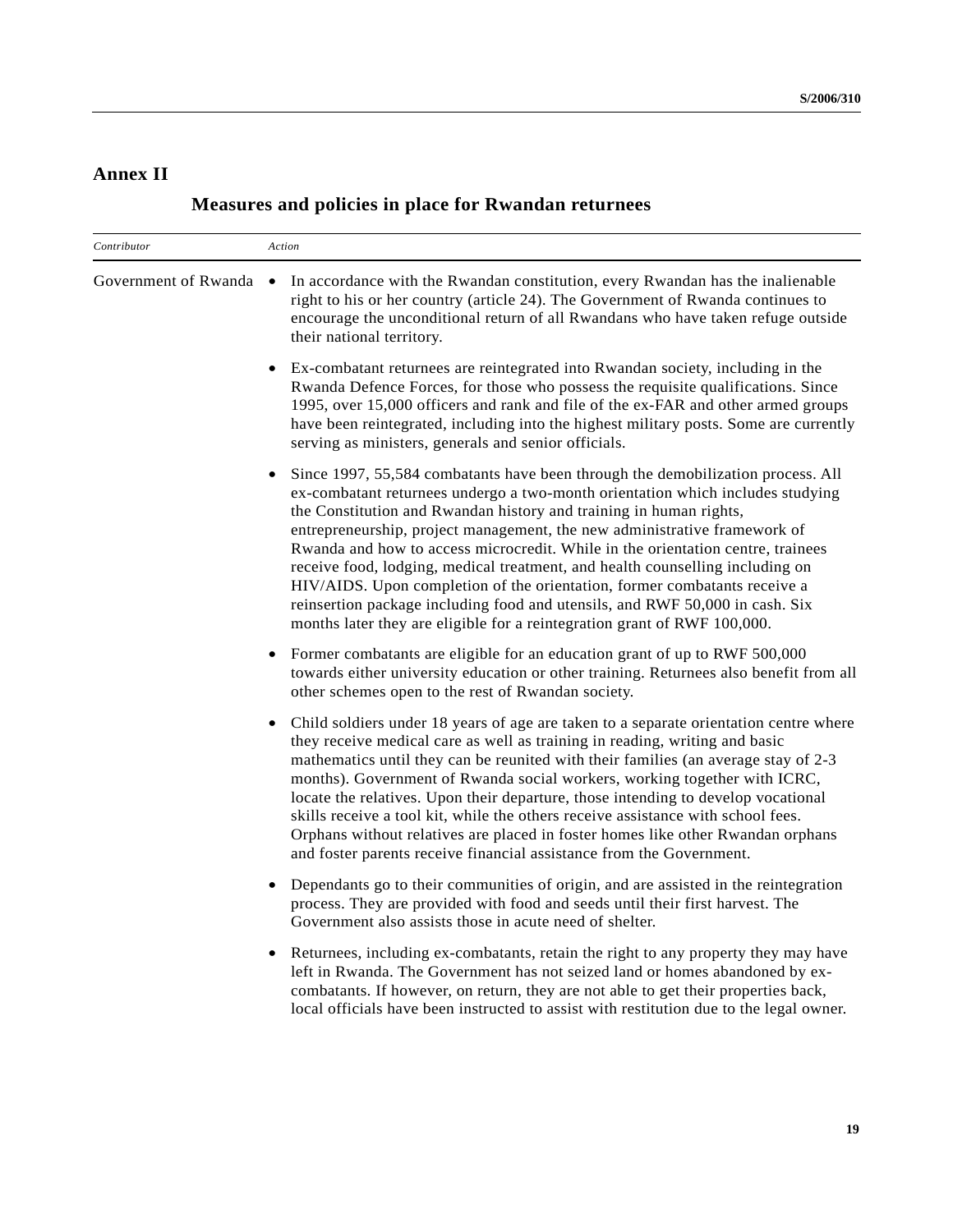| Contributor                                              | Action                                                                                                                                                                                                                                                                                                                                                                                                                                                                                                                                                                                                                                                                     |
|----------------------------------------------------------|----------------------------------------------------------------------------------------------------------------------------------------------------------------------------------------------------------------------------------------------------------------------------------------------------------------------------------------------------------------------------------------------------------------------------------------------------------------------------------------------------------------------------------------------------------------------------------------------------------------------------------------------------------------------------|
|                                                          | Rwanda introduced a traditional justice mechanism following the genocide called<br>the gacaca courts. Except for the planners and masterminds of the genocide, who go<br>through regular courts and may face the maximum sentences provided for under the<br>law if convicted, all other suspects go through the gacaca process. Those who were<br>under 14 when they committed crimes have no criminal responsibility and are not<br>tried, while those who were between 14 and 18 receive reduced sentences. Those<br>who confess and plead guilty also receive reduced sentences, part of which may be<br>served through community service (travaux d'intérêt général). |
|                                                          | Returnees, including ex-combatants, are reintegrated in a transparent manner; the<br>Government works closely with international partners in this regard.                                                                                                                                                                                                                                                                                                                                                                                                                                                                                                                  |
| Government of the<br>Democratic Republic of<br>the Congo | The Rome declaration of 31 March 2005 included commitments by FDLR to<br>voluntarily disarm and return to Rwanda peacefully. The Government of the<br>Democratic Republic of the Congo was officially involved in this process and needs<br>to continue to reflect its commitment to the principles of the declaration.                                                                                                                                                                                                                                                                                                                                                    |
|                                                          | The failure of the FDLR leadership to live up to the expectations of the Rome<br>declaration resulted in the Transitional Government announcing its commitment on<br>16 July 2005 to take forcible action to disarm FDLR. Since July, FARDC with<br>MONUC support has conducted operations against FDLR that exert military<br>pressure and encourage their return to their country of origin. The Government<br>needs to continue these efforts, particularly with more professionally disciplined,<br>trained and integrated FARDC.                                                                                                                                      |
|                                                          | The Government will clarify that the repatriation of ex-combatants to Rwanda will<br>be managed under the regional disarmament, demobilization, repatriation,<br>resettlement and reintegration programme, supported by MONUC and the partners<br>of the Multi-country Demobilization and Reintegration Programme. Ex-combatants<br>will be handed over to the Rwandan Demobilization and Reintegration<br>Commission.                                                                                                                                                                                                                                                     |
|                                                          | Greater efforts by the Government of the Democratic Republic of the Congo are<br>needed to publicize the package of incentives for FDLR through the local media,<br>particularly the radio, as well as through relevant sensitization activities of the<br>National Demobilization and Reintegration Programme and the Ministry of<br>Regional Cooperation.                                                                                                                                                                                                                                                                                                                |
| International community •                                | The international community, as represented in Kigali, will continue to follow<br>closely the repatriation and reintegration of all returnees, including former members<br>of FDLR and their families in Rwanda.                                                                                                                                                                                                                                                                                                                                                                                                                                                           |
|                                                          | FDLR combatants who return to Rwanda will be eligible to benefit from the<br>demobilization and reintegration programme managed by the World Bank under the<br>framework of the Multi-country Programme.                                                                                                                                                                                                                                                                                                                                                                                                                                                                   |
|                                                          | Dependants of returning FDLR ex-combatants will receive the same assistance as<br>other civilians returning to Rwanda, with support from the Government of Rwanda,<br>UNHCR, the World Bank and the Multi-donor Trust Fund of the Multi-country<br>Programme.                                                                                                                                                                                                                                                                                                                                                                                                              |